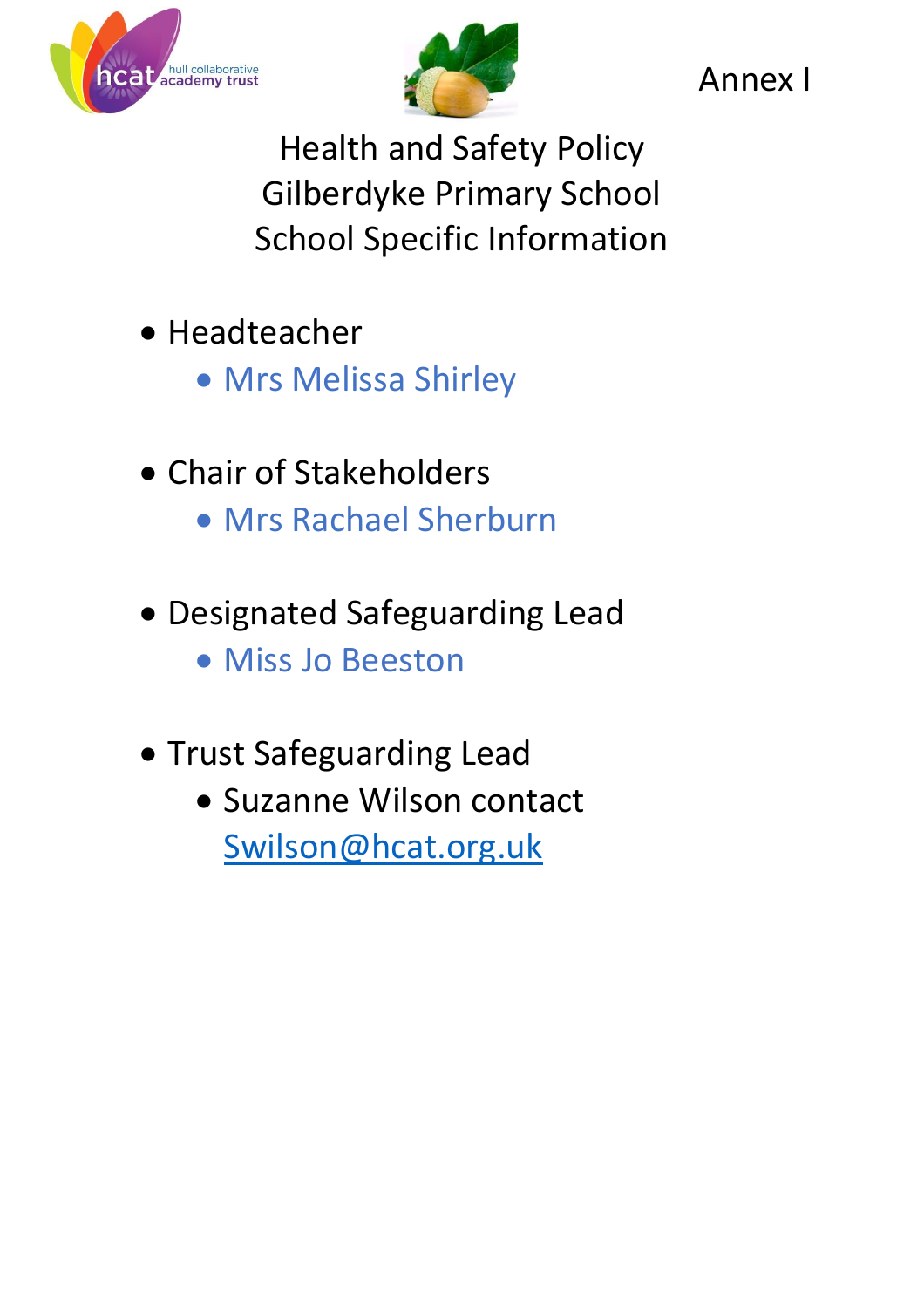# Appendix 3

| Gilberdyke Primary School                                      |                                              |
|----------------------------------------------------------------|----------------------------------------------|
| <b>Appointed person:</b>                                       |                                              |
| <b>Health &amp; Safety:</b>                                    |                                              |
| First Aiders (including qualification i.e. paediatric etc.)    |                                              |
| Mrs Karena Buck                                                | Mrs Lorraine Normington                      |
| Mrs Jessica Wilson (paediatric)                                | Mrs Tamie Kevan                              |
| Mrs Nicola Woodward (paediatric).                              |                                              |
| The First Aid box is located in Corridor outside staff toilets |                                              |
| <b>Fire Wardens</b>                                            |                                              |
|                                                                | Mrs Melissa Shirley                          |
|                                                                |                                              |
| Mrs Emma Johnson                                               |                                              |
|                                                                |                                              |
|                                                                |                                              |
| The appointed Safeguarding Lead is                             |                                              |
|                                                                |                                              |
|                                                                |                                              |
| Appointed person in charge of medical needs is  Ms Jo Beeston  |                                              |
| List of Pupils with severe medical needs are:                  | List of Staff with severe medical needs are: |
|                                                                |                                              |
|                                                                |                                              |
|                                                                |                                              |
|                                                                |                                              |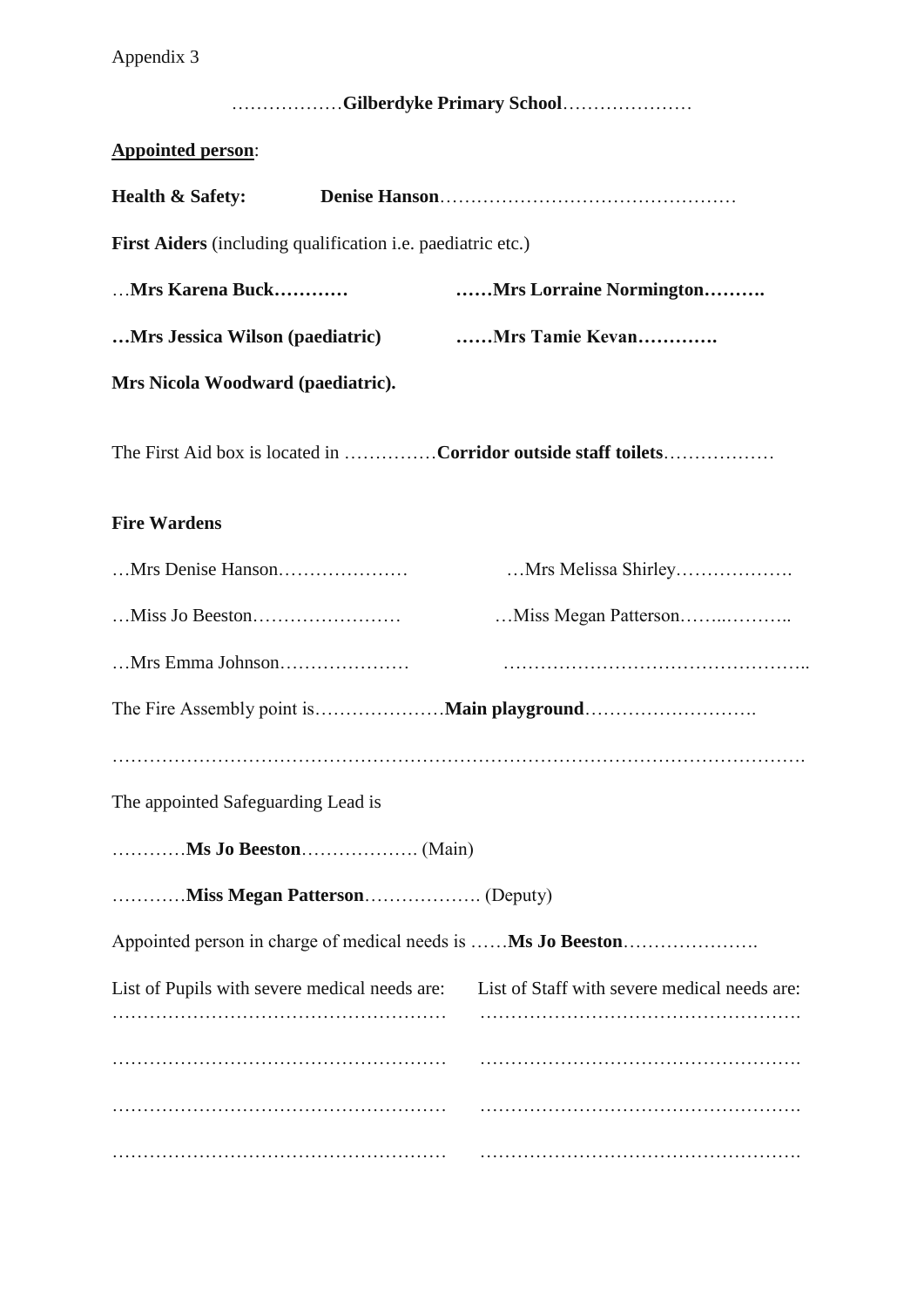

# **HULL COLLABORATIVE ACADEMY TRUST**

# **Health and Safety Policy**

During the Covid pandemic the Trust has a number of Risk assessments and additional Health and Safety measures in place. This is to ensure the Safety of Staff, Pupils and Visitors during these difficult times.

Reviewed Nov 2016, Jan 2019,Jan 2020, May 2020, March 2021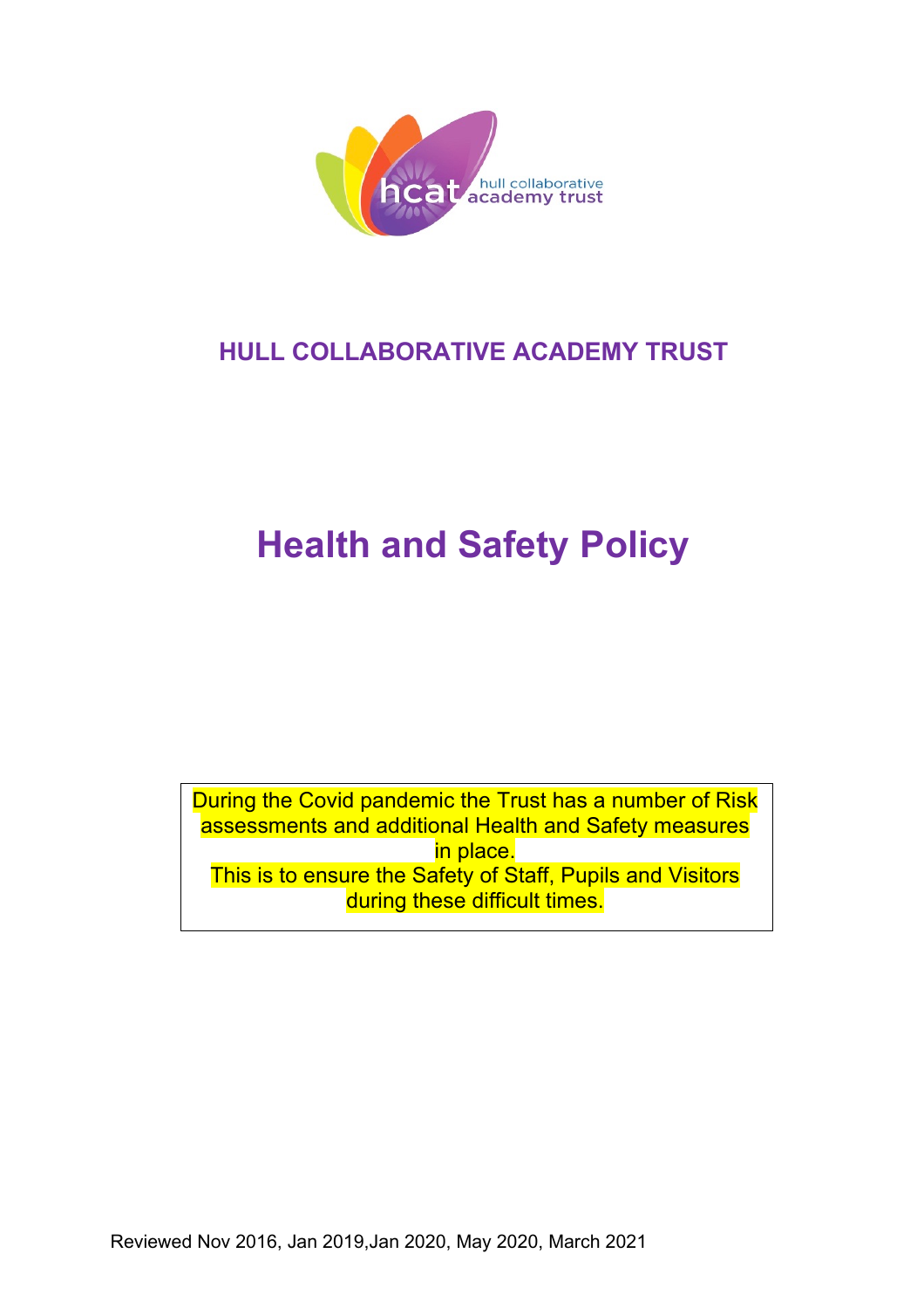## **HEALTH AND SAFETY AT WORK ETC. ACT 1974**

## **CONTENTS**

|                                                                                                                                                                                                                                                                                                                  | <b>PAGE</b>                                                    |
|------------------------------------------------------------------------------------------------------------------------------------------------------------------------------------------------------------------------------------------------------------------------------------------------------------------|----------------------------------------------------------------|
| <b>SAFETY POLICY - TRUSTEES FOREWORD</b>                                                                                                                                                                                                                                                                         | 4                                                              |
| <b>SAFETY POLICY - STATEMENT</b>                                                                                                                                                                                                                                                                                 | 5                                                              |
| <b>TRUST AND RESPONSIBILITIES</b>                                                                                                                                                                                                                                                                                |                                                                |
| <b>Trustees Responsibilities</b><br><b>Chief Executive Responsibilities</b><br>Managers and Assistant Managers Responsibilities<br>Health and Safety Consultant's Responsibilities<br>Employees & Volunteers Responsibilities<br>Joint Employee/Volunteer Consultation Participation                             | 6<br>6<br>$\overline{7}$<br>8<br>9<br>9                        |
| <b>GENERAL ARRANGEMENTS</b>                                                                                                                                                                                                                                                                                      |                                                                |
| <b>Accident/Incident Reporting</b><br><b>Electrical Equipment (Including PAT Testing)</b><br><b>Emergency/Disaster Plan</b><br><b>Fire Precautions</b><br><b>First Aid</b><br><b>Hazardous Substances</b><br><b>Health Surveillance</b><br>Housekeeping<br>Legislation<br><b>Manual Handling</b><br><b>Noise</b> | 10<br>10<br>11<br>11<br>12<br>13<br>14<br>14<br>15<br>15<br>15 |

| Legislation                                       | IJ |
|---------------------------------------------------|----|
| <b>Manual Handling</b>                            | 15 |
| <b>Noise</b>                                      | 15 |
| <b>Personal Protective Clothing and Equipment</b> | 15 |
| Asbestos                                          | 16 |
| Legionella                                        | 16 |
| <b>Stress</b>                                     | 16 |
| <b>Risk Assessment</b>                            | 16 |
| Safe Places of Work                               | 17 |
| <b>Safety Audits and Inspections</b>              | 17 |
| <b>Sub-Contractors &amp; Visitors</b>             | 17 |
| Training                                          | 17 |
| <b>Work Equipment</b>                             | 18 |
| <b>Working at Height</b>                          | 18 |
| <b>Workmanship Standards</b>                      | 19 |
| Workplace (Health, Safety and Welfare)            | 19 |
| <b>Young Persons</b>                              | 19 |
| <b>Gross Misconduct</b>                           | 20 |
| <b>Environmental Policy Statement</b>             | 20 |
|                                                   |    |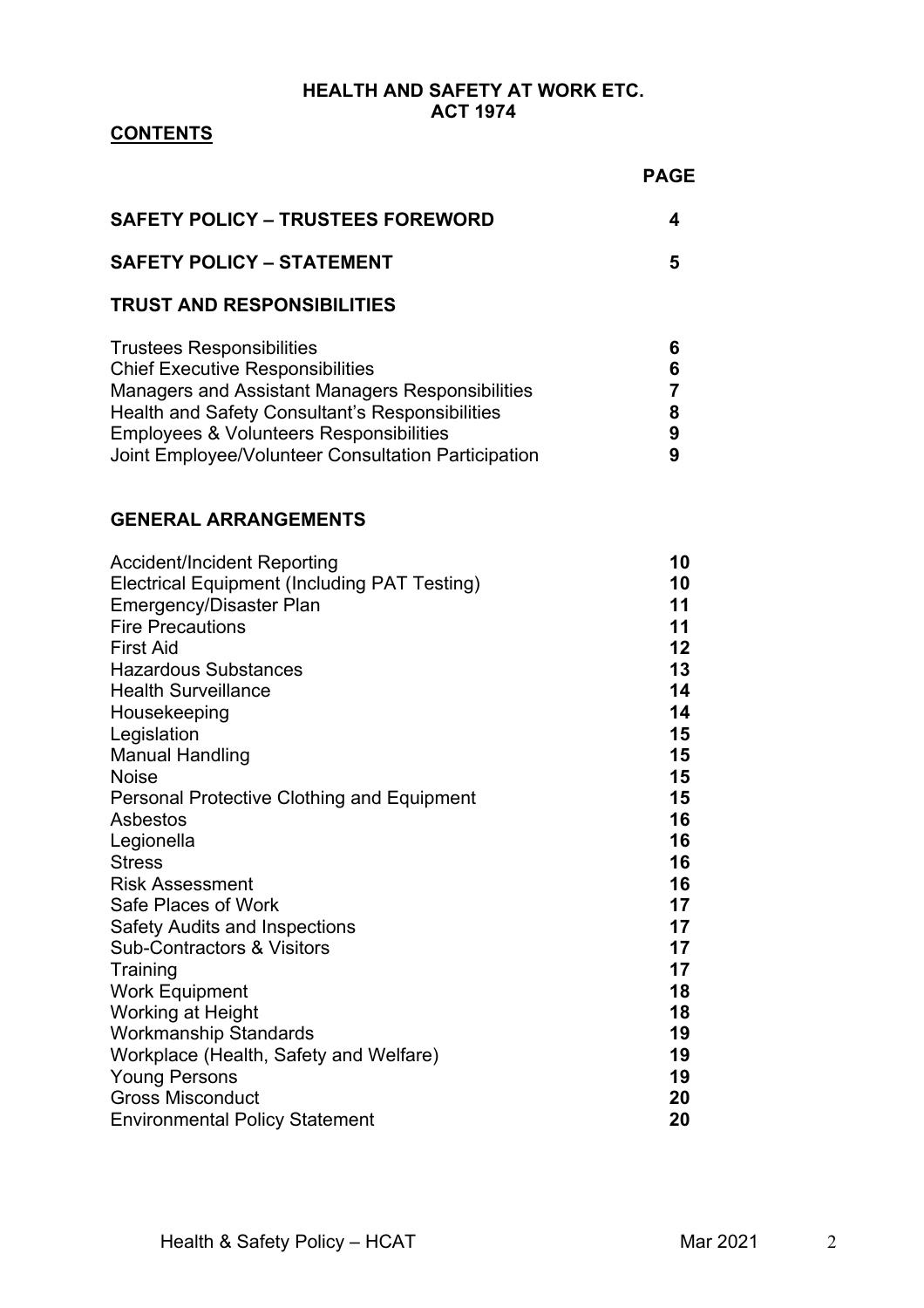## **APPENDICES**

| Appendix 1 Trust Structure of Trust                 | 22 <sub>1</sub> |
|-----------------------------------------------------|-----------------|
| Appendix 2 Health and Safety Contacts and Addresses | <b>23</b>       |
| Appendix 3 School Specific Information              | 24              |
| Appendix 4 Risk Assessment Form                     | -25             |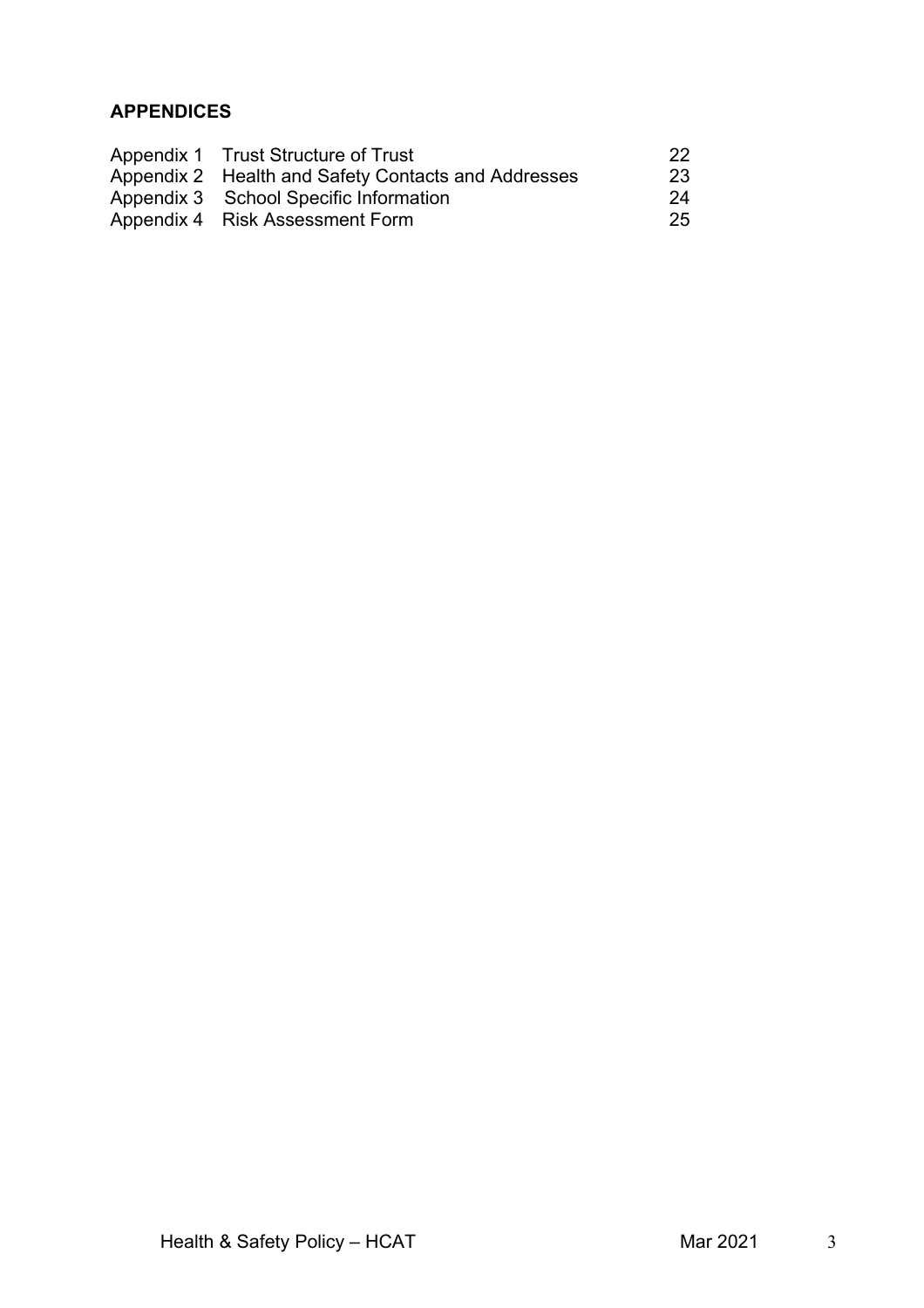## **TRUSTEES FOREWORD**

The Health and Safety at Work etc. Act 1974, the Management of Health and Safety at Work Regulations and other associated legislation impose on us all duties of both a general and specific nature aimed at ensuring and improving, so far as is reasonably practicable, health, safety and welfare at work.

The Trustee's of **Hull Collaborative Academy Trust (HCAT)** wishes, through the preparation and issue of this policy, to convey the importance it places on all measures that promote the good health and safety of everyone involved within the Trust.

HCAT recognises that it has a duty to safeguard the health, safety and wellbeing of employees, volunteers, contractors, members of the public and the students it supports, as well as anyone who may be affected by our actions or inactions. We all have a duty to create and maintain safe working conditions.

There is much constructive work that management, employees and volunteers can do for themselves. If everyone takes a fresh look at safety, we can go forward with a new interest and enthusiasm to make HCAT's safety record second to none.

Chief Executive Officer: …………………………………………. Date: xxxxxx/2021

 <sup>(</sup>Mrs E MacDonald)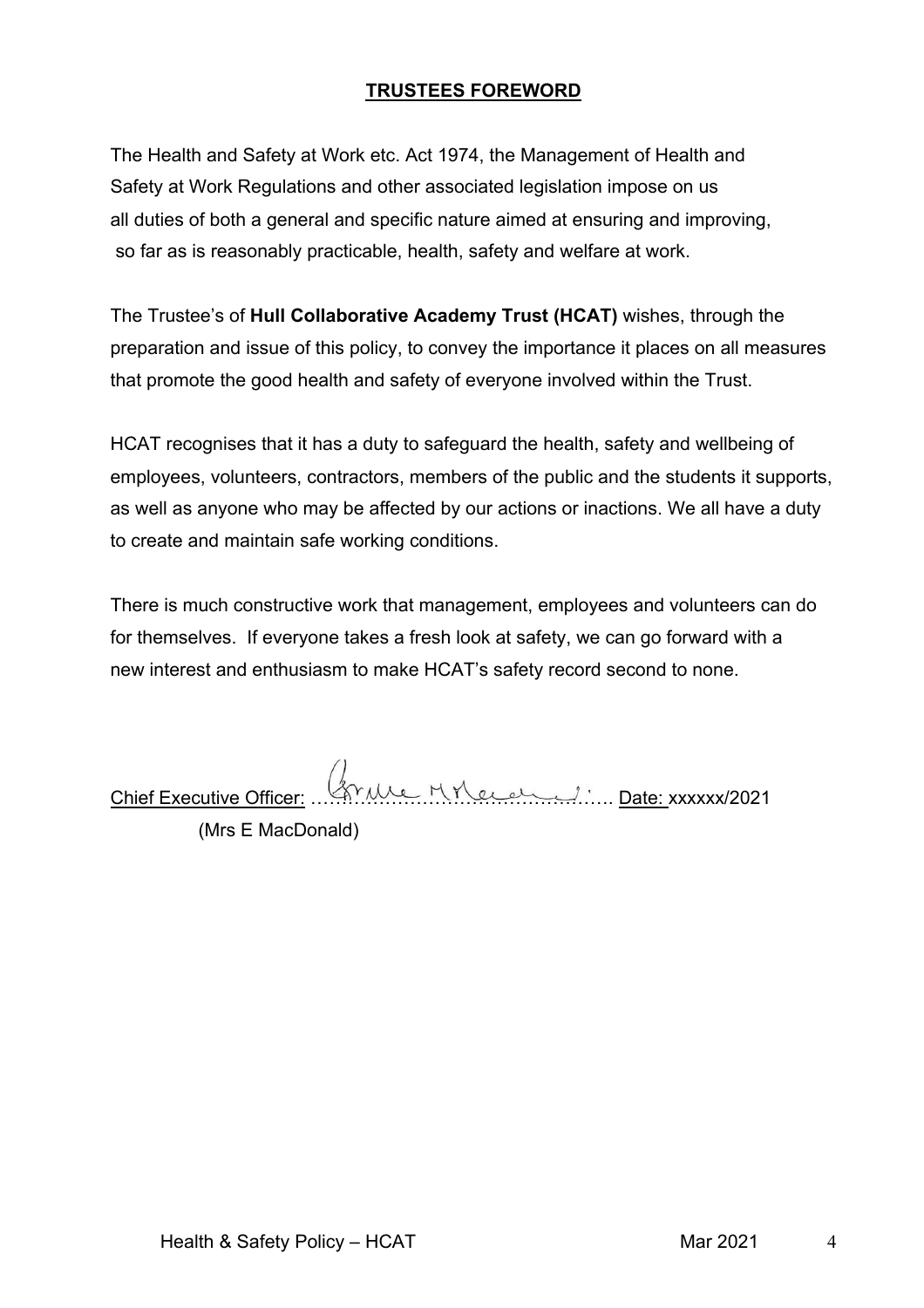## **SAFETY POLICY STATEMENT**

It is the Trust's policy to give a high priority to the health and safety to all of its employees and volunteers in their working environment.

The Trust is committed to providing, so far as is reasonably practicable, a place that is safe and without risk to the health, safety and welfare of all our employees, volunteers and any other persons including the parents/carers and students we support.

Whilst we accept the responsibilities imposed by the Health and at Work etc. Act 1974 and all relevant Regulations, it is the Trust's intention to be self regulating.

This objective can only be realised through clearly defined safety responsibilities and suitable arrangements designed to reinforce the General Statement of Policy.

The Specific objectives of the Trust are:-

- **1.** TO SAFEGUARD EMPLOYEES AND ENSURE SAFE WORK METHODS AND WORK AREAS AND THEREBY REDUCE INJURIES, ACCIDENTS AND DAMAGE TO PROPERTY.
- **2.** TO MAINTAIN AN UP-TO-DATE KNOWLEDGE OF RELEVANT LEGISLATION, CODES OF PRACTICE, TECHNICAL DEVELOPMENTS AND BEST PRACTICE IN CONNECTION WITH THE TRUST'S OPERATIONS.
- **3.** TO ENSURE THAT ALL EMPLOYEES AND VOLUNTEERS KNOW AND UNDERSTAND THEIR RESPONSIBILITIES TO THEMSELVES AND TO OTHERS IN RESPECT OF HEALTH AND SAFETY MATTERS.
- **4.** TO IDENTIFY AND TAKE MEASURES TO SAFEGUARD EMPLOYEES AND VOLUNTEERS FROM ANY POTENTIAL HAZARD TO SAFETY OR HEALTH, RESPECTIVE TO THEIR PLACE OF WORK.
- **5.** TO MAINTAIN PROPER PROVISIONS FOR FIRE PRECAUTION, FIRE FIGHTING AND SYSTEMS FOR EVACUATIONS IN THE EVENT OF AN EMERGENCY.
- **6.** TO PROVIDE APPROPRIATE MEDICAL AND RELATED FACILITIES TO SAFEGUARD THE HEALTH AND WELFARE OF ALL EMPLOYEES AND VOLUNTEERS.
- **7.** TO PROVIDE SUCH WELFARE FACILITIES AS ARE REASONABLE, HAVING REGARD TO THE SIZE AND NATURE OF THE TRUST.
- **8.** TO UNDERTAKE RISK ASSESSMENTS FOR ALL ACTIVITIES AND TO INFORM EMPLOYEES AND VOLUNTEERS OF THE RESULTS.
- **9.** TO RE-APPRAISE AND UP-DATE THE HEALTH AND SAFETY POLICY AS AND WHEN NECESSARY, E.G. STAFFING CHANGES, LEGISLATION CHANGES, ETC, FOLLOWING LIAISON WITH HEALTH AND SAFETY CONSULTANTS. COMMUNICATION OF ANY SUCH CHANGES WILL BE MADE TO ALL EMPLOYEES AND VOLUNTEERS.

**Signed ………………………………………………… Date mar/2021** (Mrs E MacDonald, Chief Executive Officer)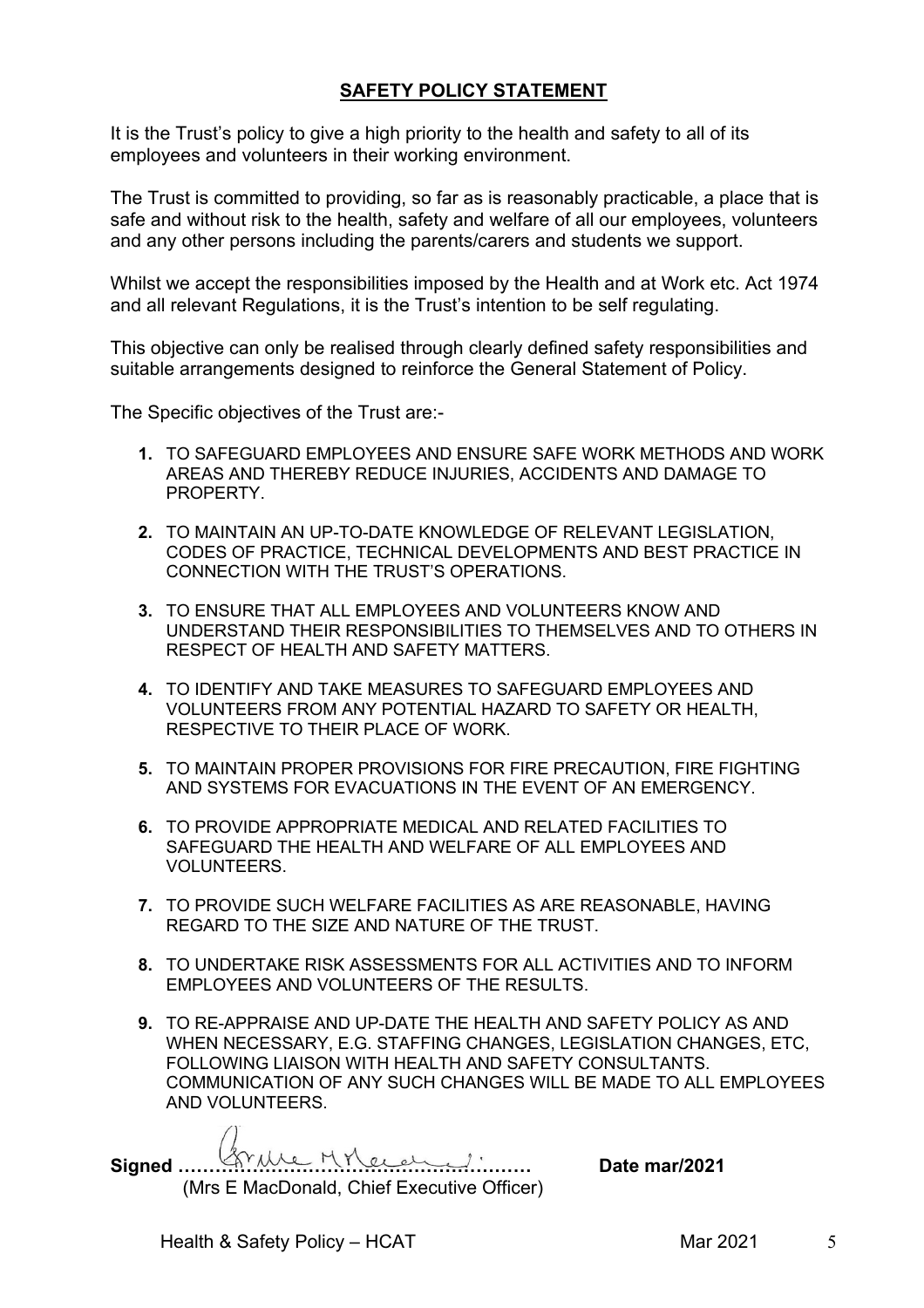## **TRUST AND RESPONSIBILITIES**

The Trust is run by the trustees who are supported by the Chief Executive Officer and Executive Headteachers, who are ultimately responsible for all health and safety matters.

These persons will have received all necessary training with respect to health and safety and will be site specific. In the majority of cases, however, the Chief Executive will assume responsibility.

In addition, the Trust has appointed Mark Dobson (Hull Building Safety Group) as the competent person for health and safety. The Marvell College uses Stallard Kane associates for this purpose.

The Trust operates a strict No Smoking policy. This exists in all school buildings and on all HCAT sites. Everybody will be instructed that this must be adhered to at all times (this includes vaping)

The following section sets out specific duties, where necessary.

#### **The Trustees will:**

Have a responsibility to comply with the statutory duties imposed under the Health and Safety at Work etc.,Act 1974. This includes all duties imposed by regulations made under the above act and obligations under the general duty of care.

The main duties of Trustees are to ensure: -

- a) That the Trust's Statement of Safety Policy is effective, so far as is reasonably practicable, in protecting the health, safety and welfare of all employees, volunteers, students and as necessary other persons including parents/carers.
- b) That adequate finance, resources, personnel and facilities are made available to achieve the stated objectives.
- c) That health, safety and welfare, including fire, disability and environmental issues receive appropriate attention.
- d) That adequate monitoring of the effectiveness of the policy is carried out through the Charities decision making structure.

## **The Chief Executive Officer will:**

- a) Accept responsibility for ensuring that compliance with all statutory responsibilities and the objectives of the Health and Safety policy are met.
- b) Monitor the effectiveness of the Policy on a continual basis and institute any necessary changes. The Policy will be reviewed at least every year, unless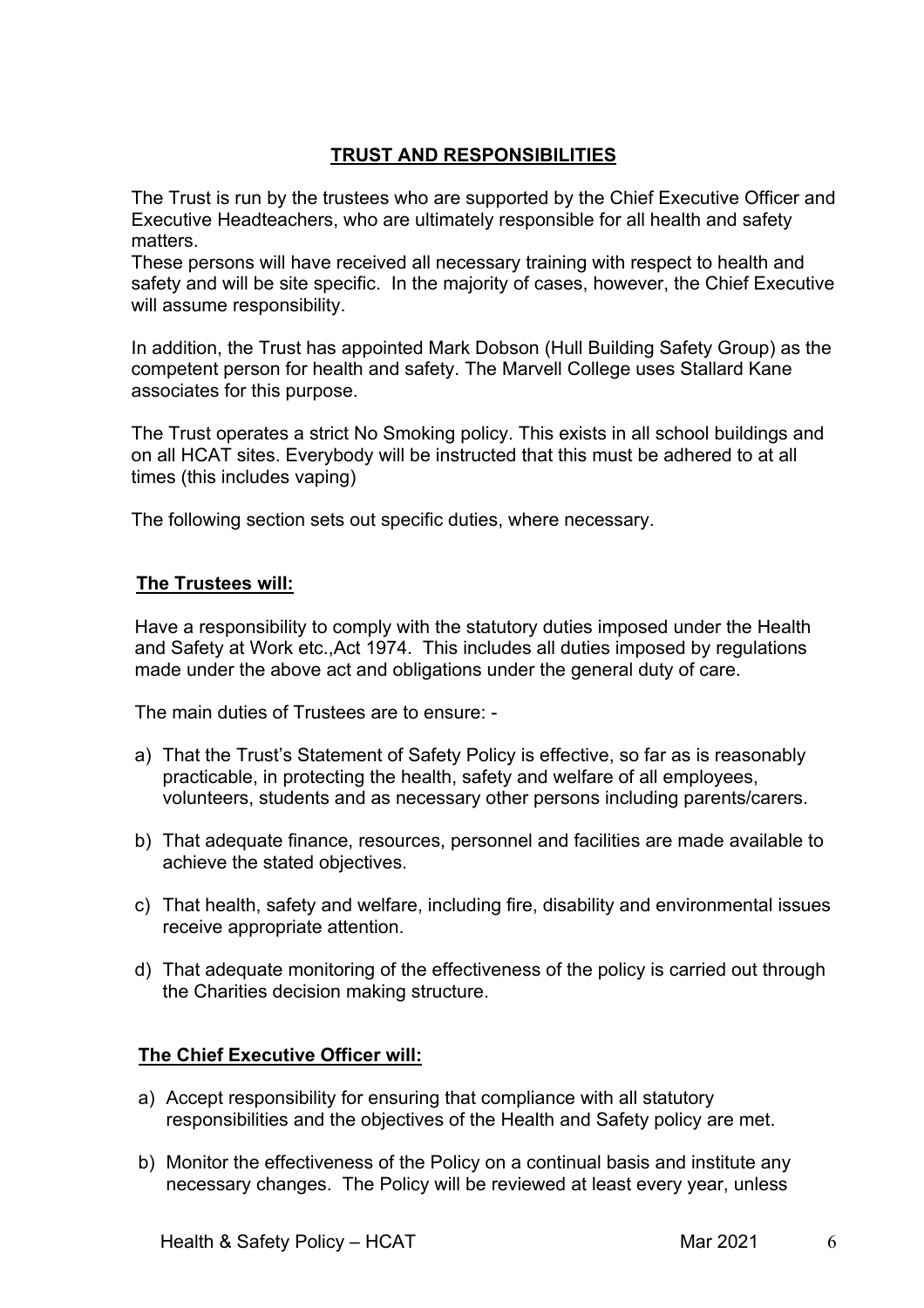circumstances dictate otherwise, such as for changes in legislation, staffing changes, etc.

- c) Promote safe working practices among the Trust's other managers, employees and volunteers.
- d) Familiarise themselves with the requirements of the Health and Safety Policy and actively promote safety within the premises used and places visited by HCAT.
- e) Ensure all-contractors comply in accordance with the requirements of their Policy in their area of work, and in compliance with health and safety legislation in general.
- f) Ensure that any statutory inspections necessary are carried out as required and records kept.
- g) Issue appropriate method statements and stipulate safe systems of work so that all work is carried out in accordance with Statutory and Trusts Regulations and Codes of Practice.
- h) Co-operate with and act upon, any requirement of the Health and Safety Executive, Environment Health Officer or appropriate body as far as is reasonably practicable.
- i) Liaise with the Executive Headteachers and Trustees whenever necessary to discuss relevant health and safety matters.

#### **Executive Headteachers / Headteachers**:

Employees who manage or supervise other employees, trainees, clients or members of the public, have a particular responsibility for their health, safety and welfare. Their main duties are: -

- a) To ensure that they are familiar with the Health and Safety policies, procedures and forms and ensure effective implementation within their own area of responsibility.
- b) To ensure any health and safety instructions, procedures etc are understood and put into practice.
- c) To ensure they are familiar with the appropriate legal requirements concerning the health, safety and welfare of all employees and others in their area of responsibility and are complied with.
- d) To contribute, understand and to respond to the issues identified by the H&S audit conducted by the competent person and to lead on ensuring its recommendations are implemented.
- e) To ensure that risk assessments are undertaken, and safe working procedures and toolbox talks are devised, implemented and adhered to.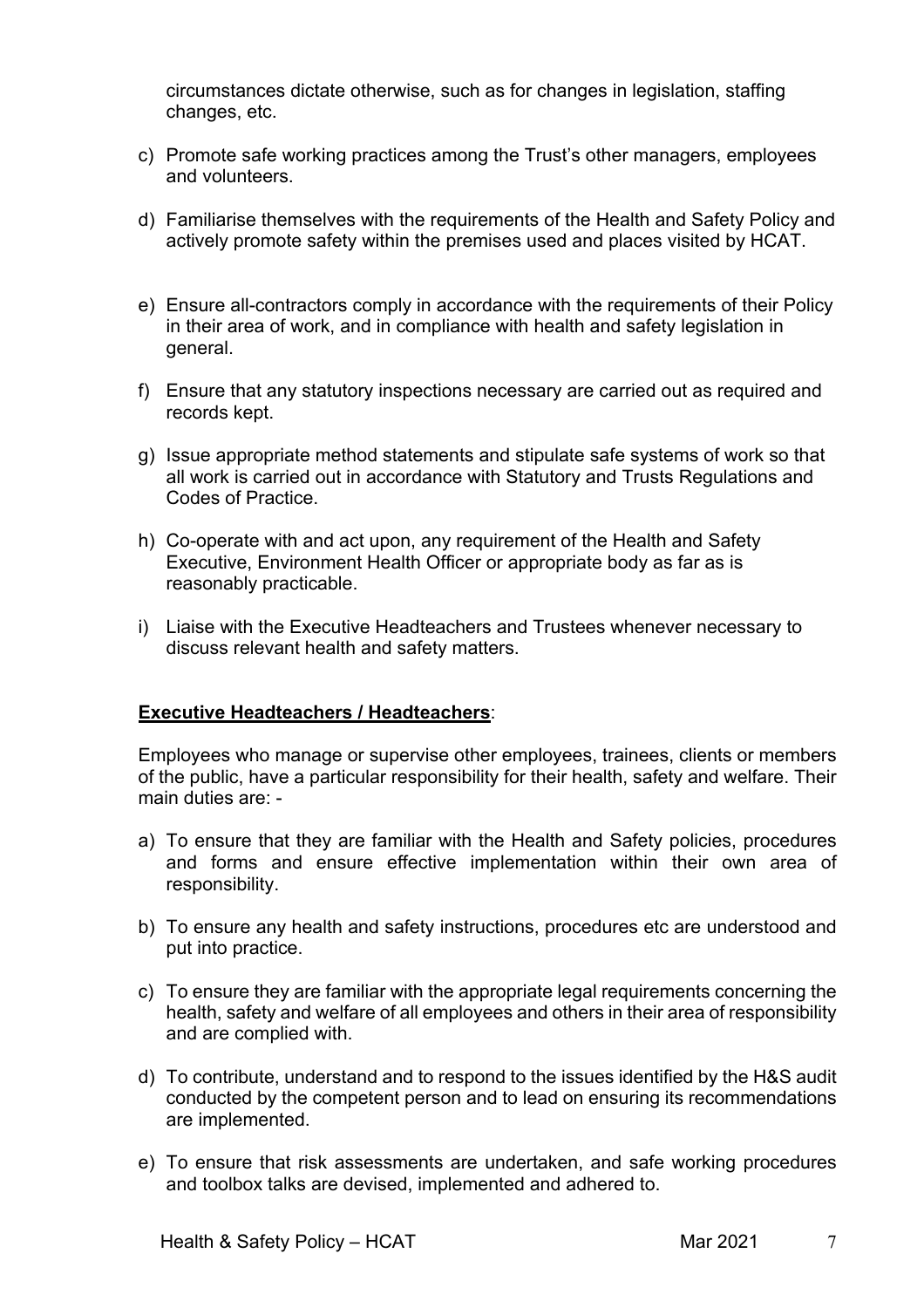- f) To ensure their employees are adequately informed, instructed, supervised and trained in health and safety matters.
- g) To take appropriate action with regards to any of their employees or volunteers who fail to carry out duties assigned to them, for which they have received appropriate training and instruction and who endanger themselves or any of their colleagues or others by any of their acts or omissions.
- h) To investigate any accident, incident or industrial disease that causes injury or illness within their area of responsibility, and to ensure the appropriate accident/incident report is completed.
- i) To set a good example and promote and develop healthier, safer and where appropriate, environmentally friendly working practices.
- j) To ensure any identified unsafe or unhealthy situations are reported and rectified, so far as is reasonably practicable.
- k) To ensure, so far as is reasonably practicable, that their services do not endanger the students.
- l) Provide suitable and enough protective clothing / equipment for employees and volunteers as required.
- m) Ensure that safe access to and egress from all places of work are always provided and maintained in a safe condition.
- n) Ensure that adequate resources, time and money are provided to comply with all relevant Legislation.
- j) Liaise with the CEO and Trustees whenever necessary to discuss relevant health and safety matters.

## **The Competent Person will:**

Be responsible to the Trust for the following:

- a) Keeping the Trust informed in respect of best current practice, equipment development, hazard recognition and changes in legislation.
- b) Liaising with the various regulatory authorities on matters related to health and safety at work, if necessary.
- c) Liaising with the Trust regarding all health and safety matters including training requirements and organising courses and/or placements as necessary.
- d) Conduct Annual H&S reviews, cascade to the schools SLT. Follow up on findings to ensure issues have been corrected.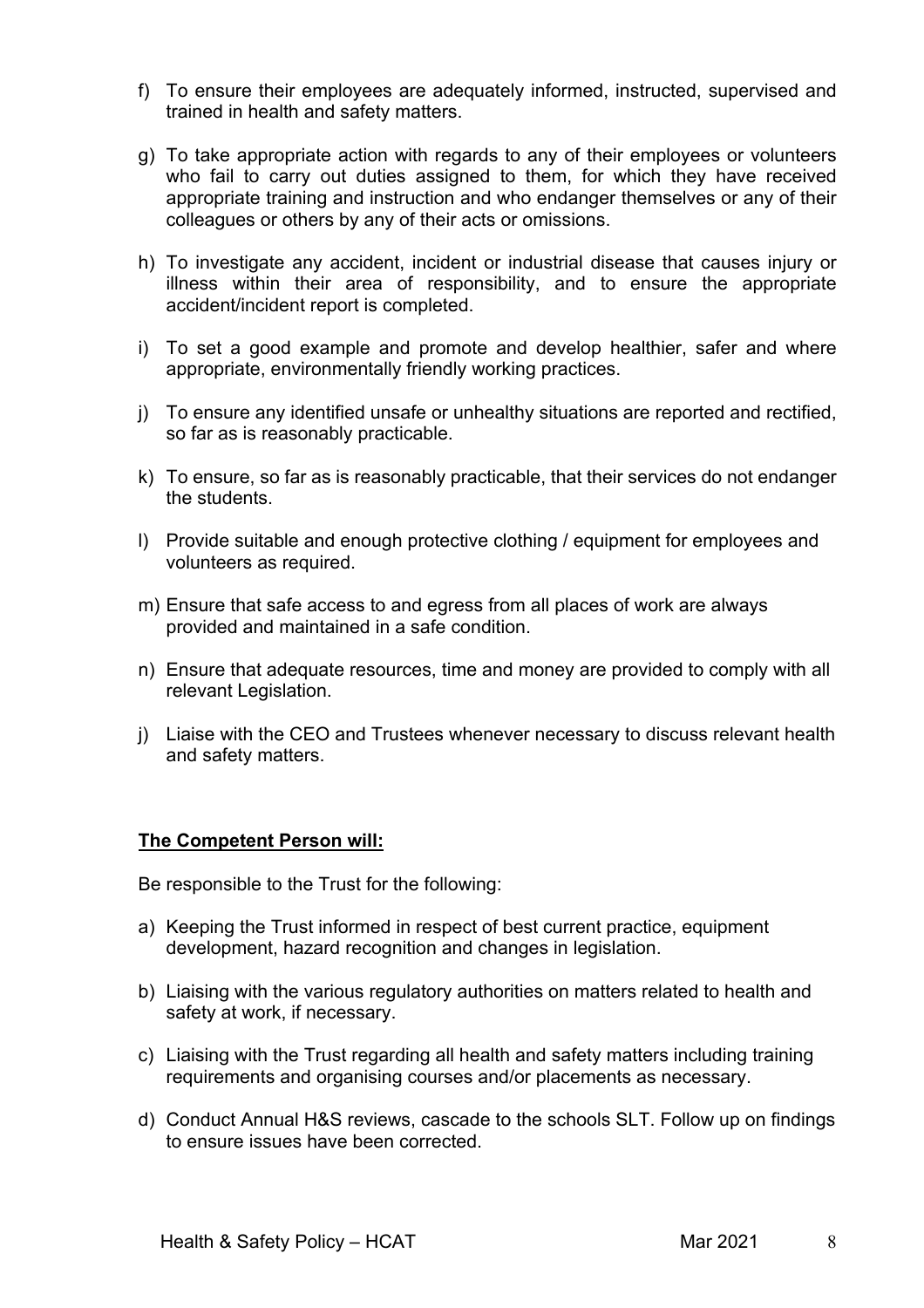- e) Monitoring, auditing and reviewing this Policy and other Policies, Procedures and Forms in place within the Trust and reporting back to the Chief Executive & Managers and/or Trustees on any matter requiring attention.
- f) Circulating information to the Trust, as and when required.
- g) To investigate any accident, incident or industrial disease that causes injury or illness within their area of responsibility, and to ensure the appropriate accident/incident report is completed.
- h) Maintain an up to date knowledge of legislation and Codes of Practice as they affect the Trust's activities.
- i) Discuss any training or medical requirements with all HCAT establishments and implement any matter required, where considered necessary.
- j) To ensure that where appropriate Display Screen Equipment assessments are carried out using the appropriate forms.
- k) Liaise with the CEO, Trustees and Executive Headteachers whenever necessary to discuss relevant health and safety matters.

#### **All Employees and Volunteers will:**

Regardless of their position all have a duty to co-operate with the Trust in matters relating to safety, health and welfare.

Particular emphasis is placed on the following:

- a) The wearing of any protective equipment issued.
- b) Not to misuse any item of equipment.
- c) To report defects in equipment.
- d) To replace any protective barriers which may have been temporarily removed.
- e) Report all accidents via their Line Manager.
- f) To adhere to Trust rules in their place of work.
- g) To take reasonable care for the safety of themselves and other persons who may be affected by their acts or omissions at work.
- h) To familiarise themselves with the Health and Safety Policy and conduct their work in a manner which is compatible with its aims.
- i) To ensure the safety of any visitors they may receive on the premises.
- j) To inform their Manager, of any hazardous situation they may recognise or any dangerous or potentially dangerous incident they may witness.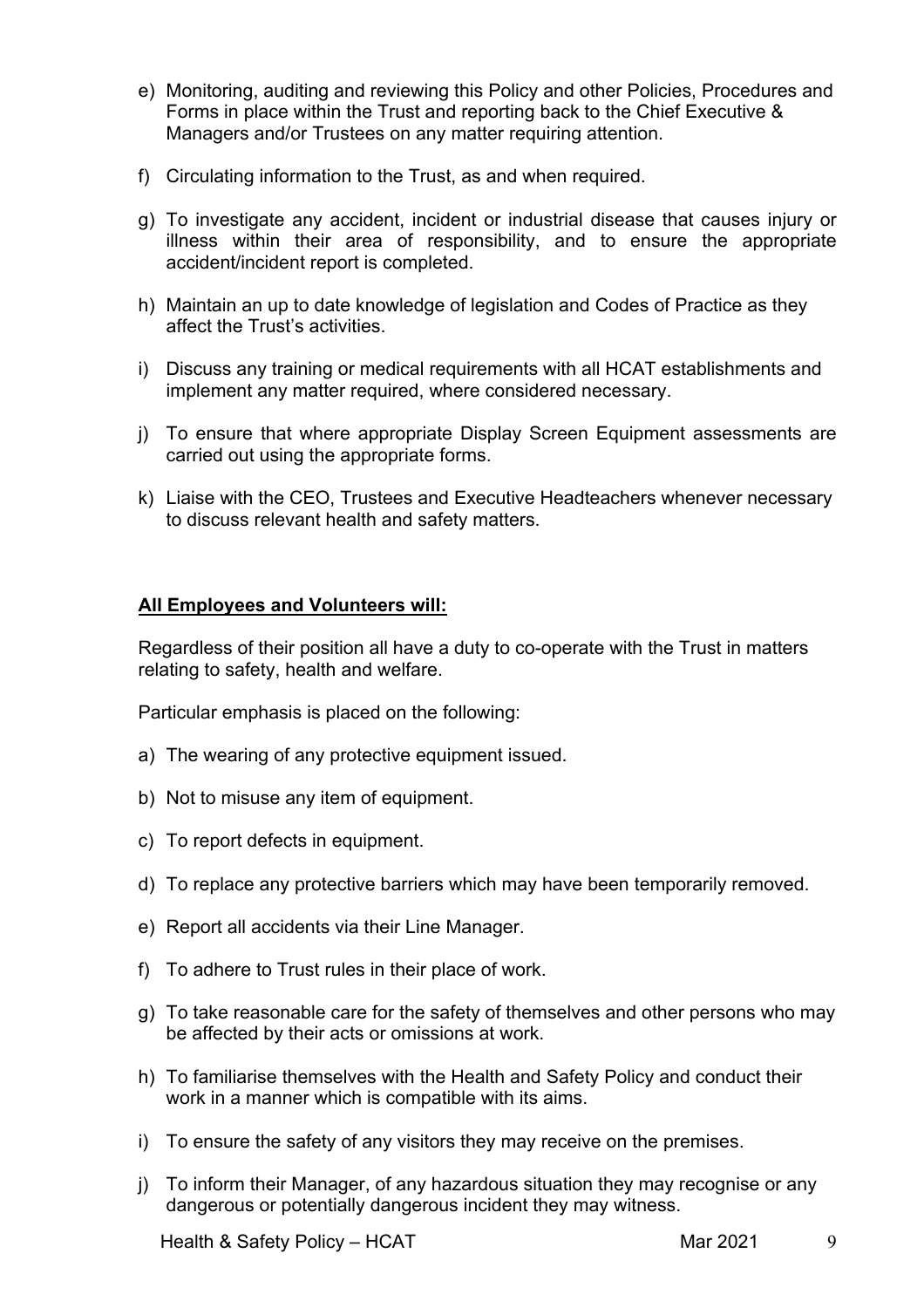k) As regards any duty or requirement imposed on their employer or any other person by or under any of the relevant statutory provisions, to co-operate with the employer, so far as is necessary to enable that duty or requirement to be performed or complied with.

## **Joint Employee/Volunteer Consultation Participation**

Under the terms of the Health and Safety (Consultation with Employees) Regulations the employer has a duty to consult with all employees, on matters affecting their health and safety, whether they are covered by representatives appointed by recognised trade unions. Consultation may be made either directly or through an elected representative. Toolbox talks are a preferred method of consultation.

Proper consultation with employees on health and safety matters can make a significant contribution to creating and maintaining an effective health and safety culture within the business, resulting in positive motivation, awareness and importance given towards health and safety among employees.

By the nature of its work joint consultation already takes place between the Trustees, Chief Executive Officer, Executive Headteachers, Headteachers , employees and volunteers.

## **GENERAL ARRANGEMENTS**

This section defines the standards which relate to all management, employees, volunteers, visitors and sub-contractors whilst at work, wherever their job location might be. It is the responsibility of all to observe these arrangements and behave in a safe and reasonable manner whilst at work.

It should be borne in mind that a breach of health and safety legislation is a criminal offence and action taken by an Enforcing Officer against an individual may result in heavy penalties i.e. fines and imprisonment.

The Trust recognises that it is not possible to prepare in written form every safety rule laid down as circumstances may vary depending upon the nature of work. However, employees and volunteers are expected to act in a sensible manner and adhere to any reasonable, verbal instruction given by a member of Management.

#### **ACCIDENT/INCIDENT REPORTING**

All injuries incurred whilst at work that require first aid or medical treatment will be reported to their Manager and the details recorded on an official accident form. Copies of the forms are kept in the medical room/main office.

Health & Safety Policy – HCAT Mar 2021 10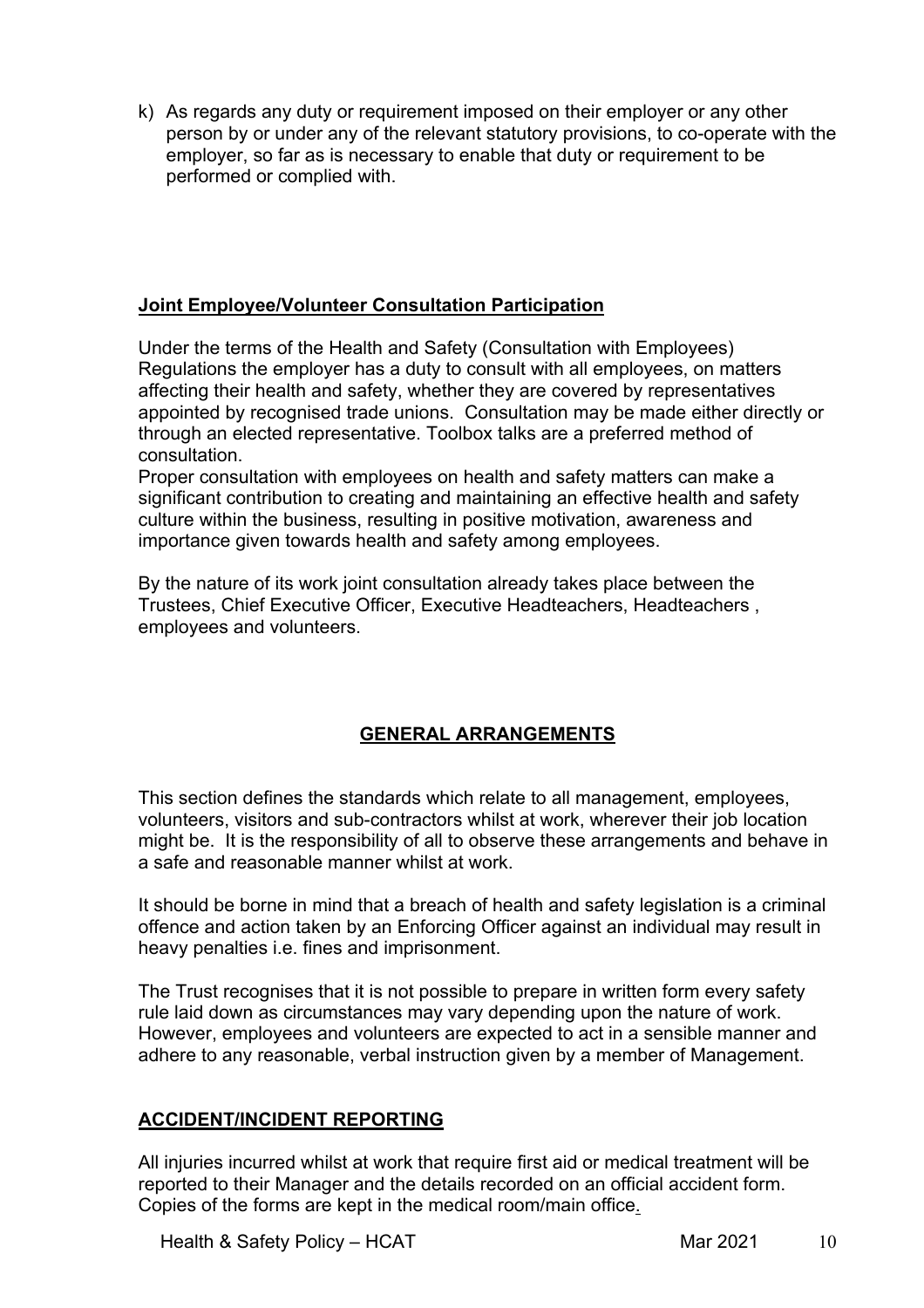Accidents and Incidents should be entered onto the We Are Every system as soon as practicable so trends and common issue can be identified across the Trust.

Immediate reporting by the quickest practicable means of fatalities, major injuries and dangerous occurrences as defined by the Reporting of Injuries, Diseases and Dangerous Occurrences Regulations ( see Appendix).

Accidents and incidents will be investigated, particularly those involving lost time at work, using the information on the accident report form and personal interviews with the injured and witnesses. Suitable judgements are made from the investigation and recommendations implemented where necessary.

#### **ELECTRICAL EQUIPMENT**

Relevant legislation covering electricity on site is contained in the Electricity at Work Regulations.

All electrical equipment should be subjected to an annual inspection and test by a competent person to ensure they are still safe to use and before being used on site. This would be organised by the Site Facilities Officer or School Office Manager. Documentation to this effect would be obtained and results of inspections would be recorded for future reference. Ideally, all portable electrical appliances would be supplied at 110 volt, via a 230/110 volt, centre-tapped earth transformer. If this were not possible then all 230 volt portable appliances would be used in conjunction with a residual current device (RCD) which would be capable of cutting off the supply to the appliance at an earth fault level of 30mA. Extension leads are considered to be akin to portable appliances and would be subject to the same tests.

Any cable, plug or connection which appears to be faulty would be reported to the Line Manager /Site Facilities Officer, at the earliest opportunity for repair/ replacement.

## **EMERGENCY / DISASTER PLAN**

This is in response to Regulation 8 of the Management of Health and Safety at Work Regulations.

The kind of incidents (possible) are:

- a) Fire
- b) Explosion
- c) Exposure to toxic release
- d) Flooding
- e) Aircraft Crash
- f) Violent weather conditions

When working on a client's site, procedures under their emergency evacuation should be understood and followed. All employees, volunteers, subcontractors/consultants working on our behalf and visitors should be made aware of any emergency evacuation procedures in force.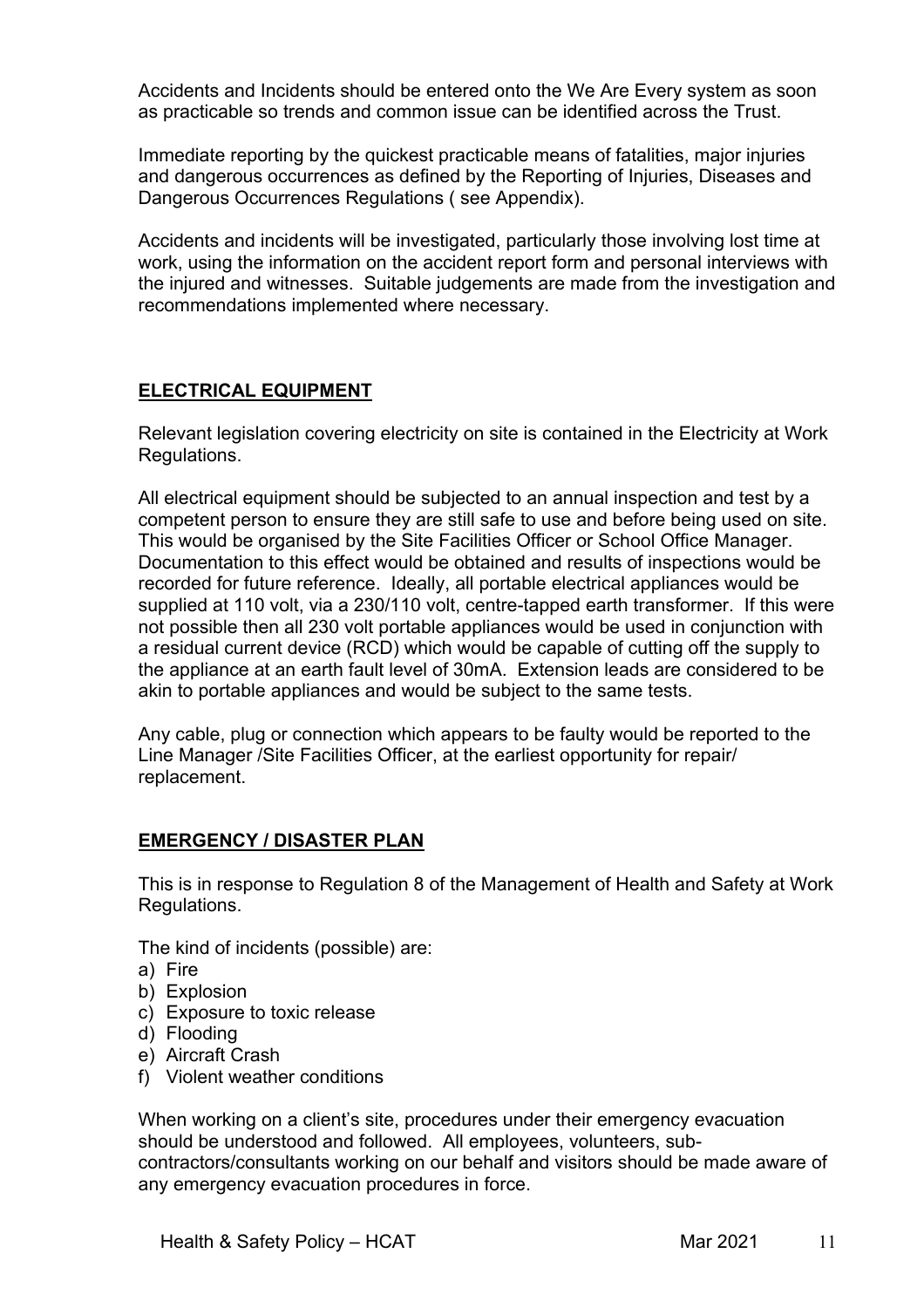An evacuation procedure will be drawn up to cover all other eventualities for each of the occupied premises.

## **FIRE PRECAUTIONS**

#### **HCAT will ensure all buildings under its control will have fire risk assessments in place in accordance with the regulatory reform fire safety 2005 and ensure that they are reviewed on a periodical basis**

Fire extinguishers are checked on a regular basis and renewed if defective as soon as possible.

In the event of a fire the first consideration is the safety of people. It is the responsibility of employees to know where the fire exits and extinguishers are situated, respective to their current place of work. Fire exits must be kept clear at all times.

Any person discovering a fire should:

- Notify colleagues by raising the alarm
- Evacuate the building to the designated Assembly Point by the nearest and quickest exit.
- A roll call should be made at the earliest opportunity to ensure everyone has evacuated the building.
- Do not re-enter the building until being told to do so.

## **FIRST AID**

The Trust acknowledges the terms of the Health and Safety (First Aid) Regulations, and, as a result, first aiders will be trained as necessary. A First Aid boxes are located in specified areas in all school buildings (see Appendix 3)

Each of the premises will vary according to. For the work activity envisaged first aid equipment should be made available, the equipment being suitable for the numbers involved and the potential hazards to which the employees, volunteers and students may be exposed.

## **Appointed Persons – Duties**

## **First Aider**

First Aid prevents injury and illness getting worse and can save lives. The minimum requirement for an employer is to have a First Aid Box and an Appointed Person.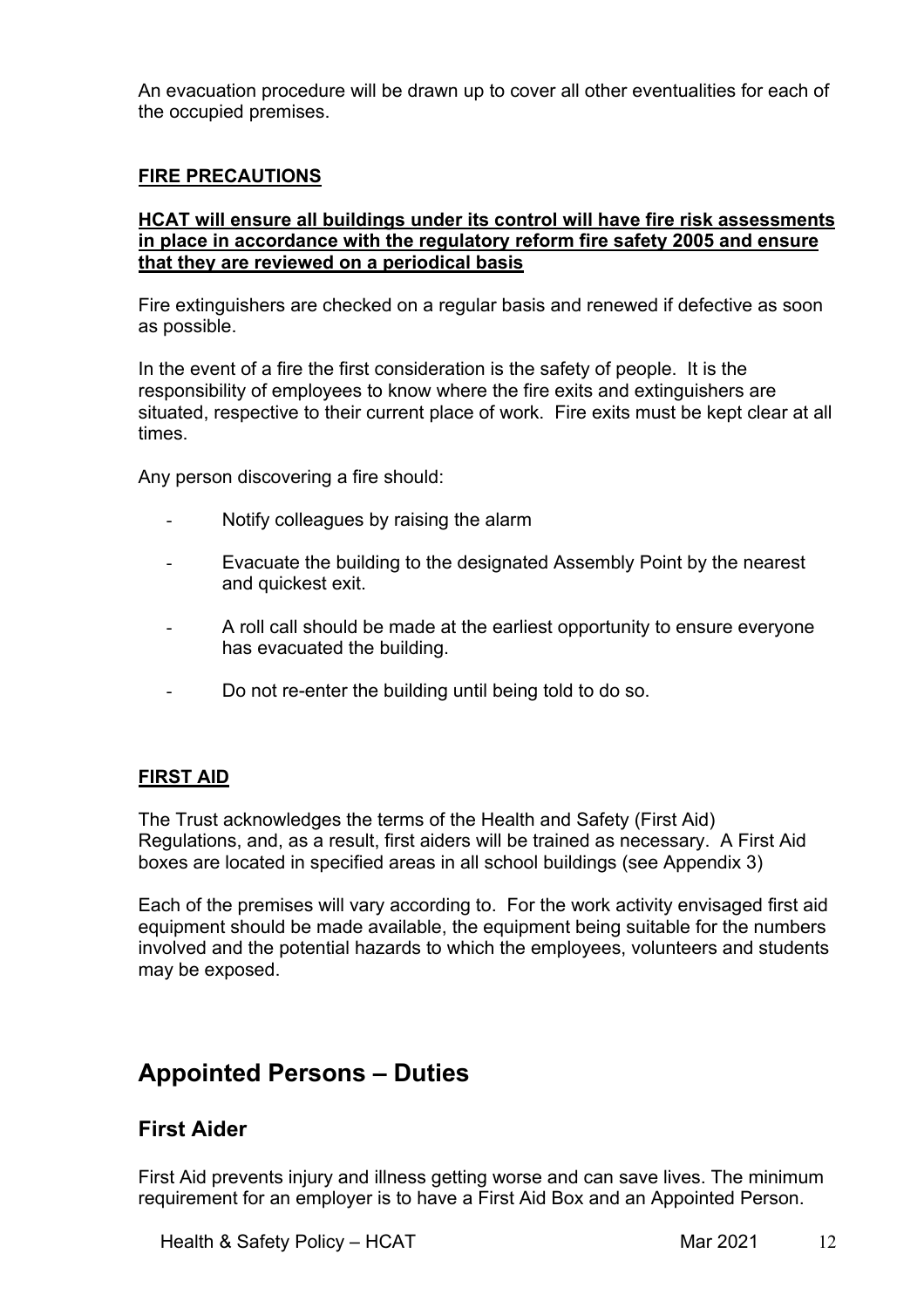The Appointed Person must be available whenever people are working. The responsibilities include looking after the First Aid Equipment, ensuring it is always available, taking control when someone is ill or injured and calling the Emergency Services if they are required. The Appointed Person should hold a full First Aid at Work qualification.

On no account should anyone administer physical First Aid unless they have been trained to do so and hold a current valid Training Certificate.

## **The Appointed Persons for first aid are responsible for:**

- Taking control of any incident, recording any treatment given and/or details of Emergency Services call and arrival times etc
- Keeping records of any accidents, diseases, dangerous occurrences or near misses (See RIDDOR)
- Maintain First Aid Box to required standard

## **The First Aiders are responsible for:**

- Taking control of any incident, recording any treatment given and/or details of Emergency Services call and arrival times etc
- Keeping records of any accidents, diseases, dangerous occurrences or near misses (See RIDDOR)
- Maintain First Aid Box to required standard
- Giving treatment using only the techniques they have been trained to carry out
- Ensuring that their Training Certificate is current (refreshed every 3 years) and seeking upgrade training when required

## **3.1 Fire Warden Duties**

## **The Appointed Fire Wardens are responsible for continuously ensuring that:**

- Fire escape exits are clear and free from obstruction
- All flammable materials are stored in a safe and locked place
- Fire doors are kept closed
- Fire drills take place at least every 6 months
- Staff and visitors know the procedures for evacuation etc
- They are responsible for the safe evacuation of everyone and that a roll call is conducted at the Muster Point and liaising with the Emergency Services as necessary
- They visually check for loss of or damage to Fire Extinguishers, at least once a month

## **3.3 Health and Safety Designated Person**

**The Appointed Health and Safety Person for the Trust is Mark Dobson (Hull Building Safety Group) TMC Stallard Kane, who has a duty to continuously ensure that:**

• The Trust procedures are effectively communicated to all staff and visitors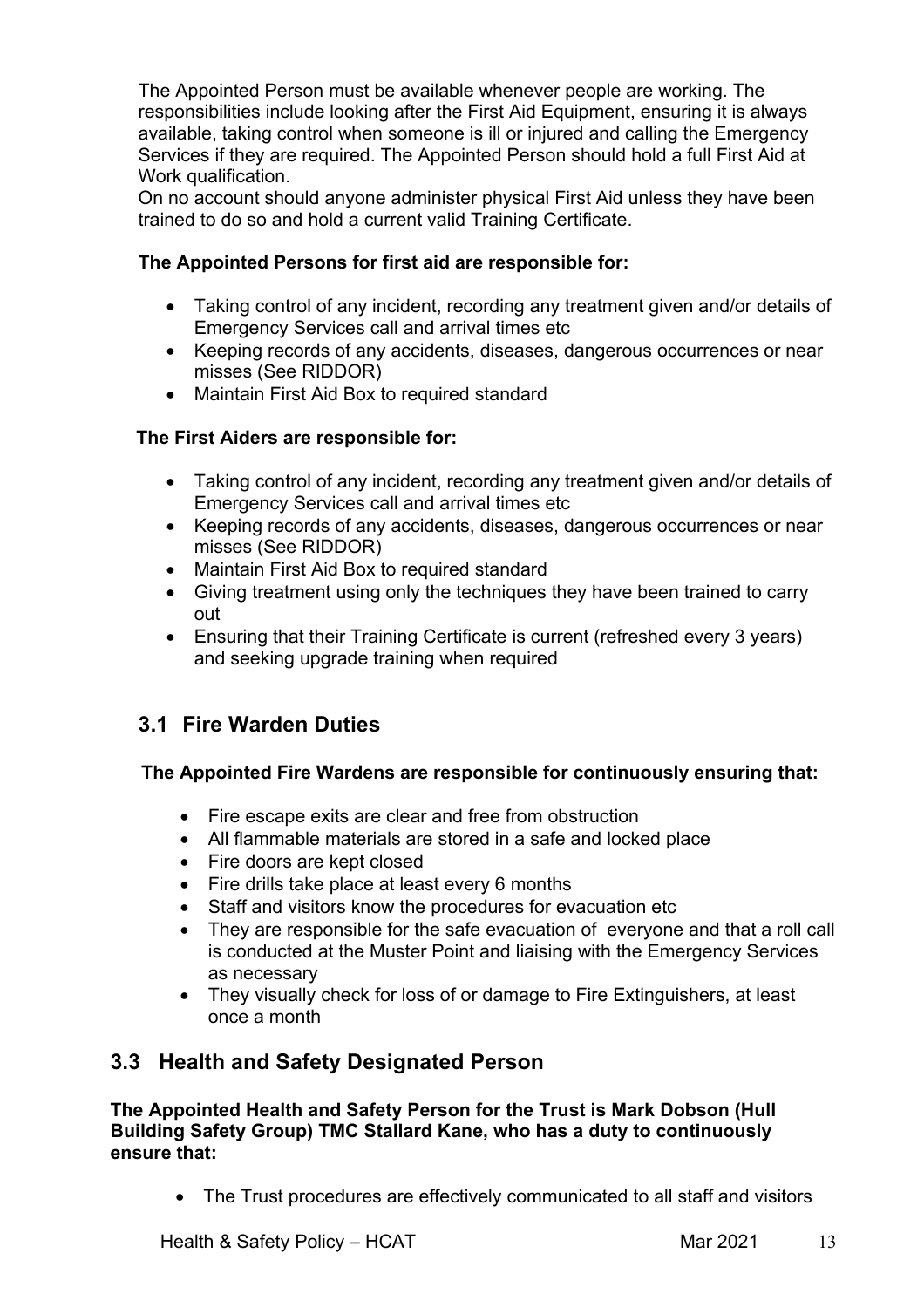- New hazards are identified and eliminated or reported
- Information received about potential hazards is acted upon
- A safe Environment is created and supported
- The benefits of good health and safety practice are promoted
- Liaison takes place with the Health and Safety Adviser, Environmental Health Officer, HSE or any other person or body with an interest in good health and safety practice

Each HCAT school should have a named person (normally the Headteacher) who is responsible for ensuring this policy is implemented.

#### **HAZARDOUS SUBSTANCES**

The predominant legislation is the Control of Substances Hazardous to Health (COSHH) Regulations whereby an inventory of all substances/chemicals is made; assessments undertaken; and any necessary control measures implemented.

As a consequence of the COSHH Regulations, Managers are responsible for undertaking an assessment of all substances used in their premises and will consider a number of options for the control of exposure to hazardous substances. Under no circumstances will hazardous substances be used unless they have been properly assessed. Control measures include substitution by safer alternative substances, isolation of employees from areas where dangerous substances may be in use, training and simple management methods such as good housekeeping. The employee is required to follow the above instructions and report any incidents or situations which might give rise to an unnecessary risk. With respect to this profession, health surveillance is important and Managers will ensure that employees are not exposed to hazardous substances, either directly or indirectly. Serious risk to health from the incorrect use of cleaning materials, gases and vapours include:

- inhalation of vapours
- inhalation of harmful dusts and/or spray mists
- repeated contact with skin
- contact with eyes
- accidental ingestion

Should an employee be exposed to the affects of a hazardous substance Managers will eliminate the risk at source, as far as is reasonably practicable, and ensure the employee/volunteer receives appropriate medical attention.

The short-term symptoms of over exposure may include:

- dizziness and nausea
- sore eyes
- sore throat
- coughing and wheezing
- skin rash

Many hazardous substances are flammable and therefore their use and storage methods are monitored to ensure they conform to appropriate legislation. Adequate ventilation and extraction must be provided to prevent the build-up of a dangerous concentration of vapour.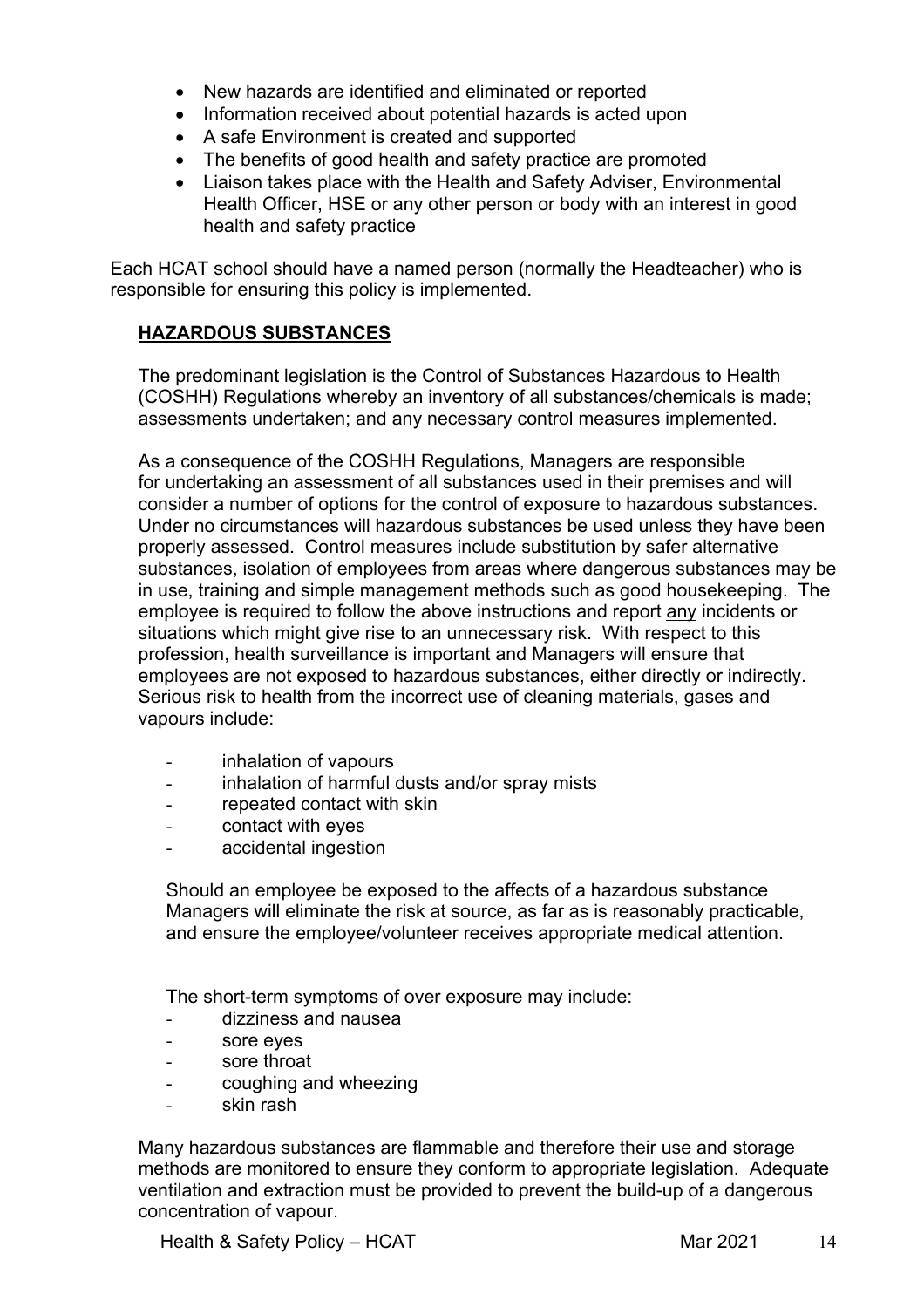In general, hazardous substances may be used safely when:

- the labels on tins and containers and safety data sheets are read and the advice given is followed
- suitable personal protective clothing and equipment is worn
- the inhalation of solvent vapours and/or spray mists are avoided, as far as is possible
- good ventilation during painting and the rubbing down of surfaces to be painted is present
- any recommended and approved respiratory protective equipment is worn
- eating, drinking and smoking in the workplace is prohibited

No hazardous substances must be taken onto site which could put either personnel or the environment in potential danger.

## **HEALTH SURVEILLANCE:**

Managers shall identify those employed and others exposed to noise, is Asbestos Containing Material (ACM) or vibration and other such hazards and complete an annual 'Health Surveillance' Questionnaire, and if required, refer them to their GP or to an Occupational Health provider.

This service aims to promote and maintain the highest degree of physical, mental and social well being for all employees and volunteers.

## **HOUSEKEEPING**

The cleanliness and tidiness of premises is the responsibility of each and every employee and volunteer. Accumulation of excess rubbish should not be allowed since adequate waste bins/skips are available which should be frequently emptied for disposal from site.

## **LEGISLATION**

The rationalisation takes account of all existing legislation and Codes of Practice and implements their requirements into its general arrangements for health and safety, where appropriate. All new legislation introduced is considered, related to the activities undertaken, and implemented at the earliest opportunity, where necessary, and this Policy is reviewed to take account of any changes introduced. All new regulations and any information necessary will be discussed with employees and volunteers as and when necessary, and a copy given to each person or placed on the Health and Safety Notice Board, or both.

## **MANUAL HANDLING**

Manual handling procedures shall be followed at all times relative to the Manual Handling Operations Regulations. Written assessments will be made wherever necessary by either the Senior Manager or the Health and Safety Consultant. Lifting equipment which reduces the need for manual handling and thus the risk of injury will be used where at all possible. Techniques in manual handling will be monitored and updated as necessary, to alleviate the problem of injury to personnel. All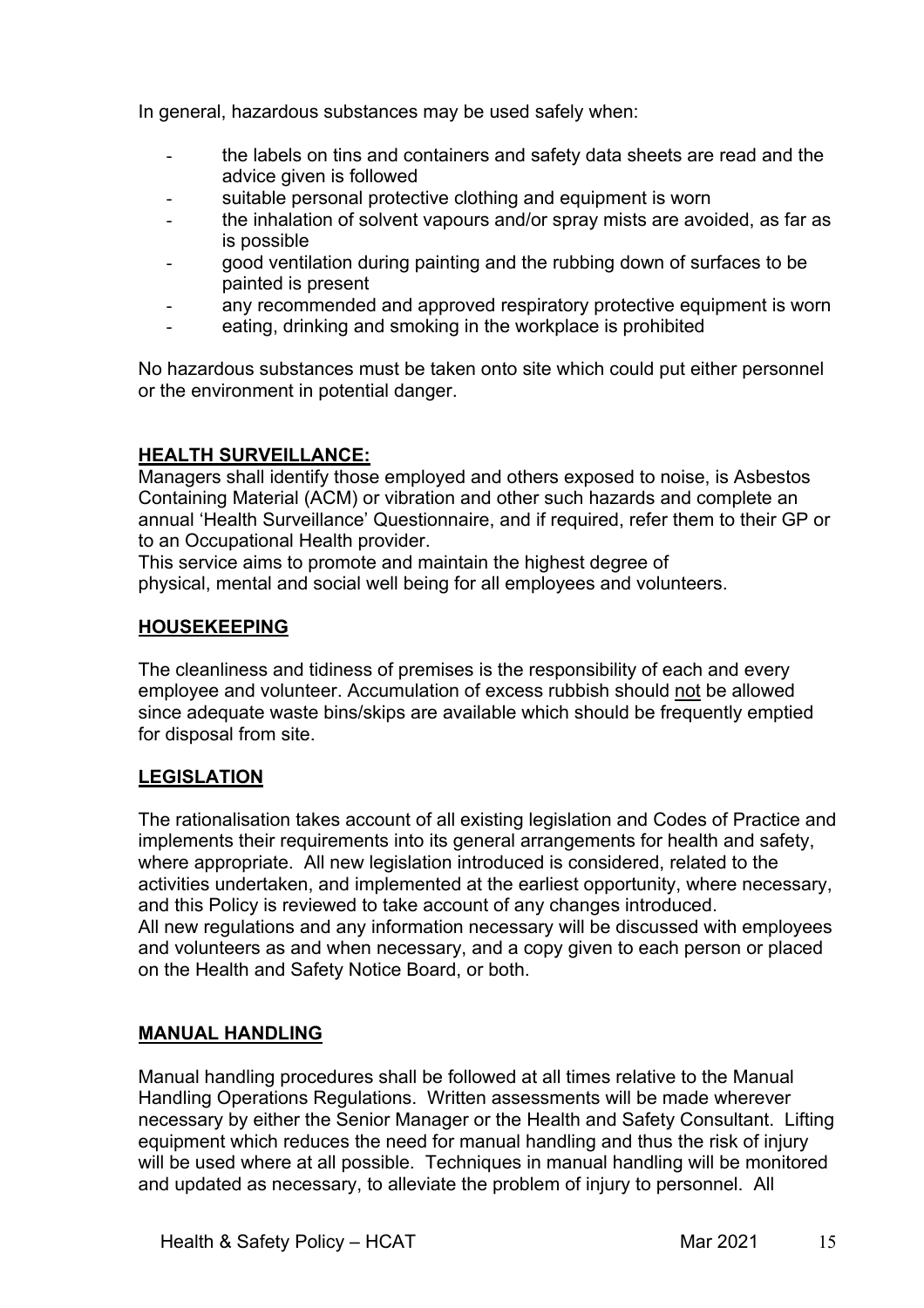employees, likely to be involved in manual handling activities will be suitably trained in lifting and kinetic handling techniques, before they undertake manual handling.

## **NOISE**

The Noise at Work Regulations places duties upon both the employer and employees with respect to noise in the workplace. Employers are obliged to organise a formal noise assessment in the workplace and to make this information available to employees to ensure they are aware of the dangers of noise induced deafness. Under the Regulations a noise level of 80dBA and over constitutes a First Action level at which employees should be advised to wear ear protection. At 85dBA and above, the Second Action Level, employees must wear ear protection. Appropriate signs, if applicable, will be displayed for each of these demarcated areas. Whenever necessary a noise assessment will be undertaken by a competent person and any ear protection so deemed necessary will be issued and worn by employees and volunteers. Should work be undertaken on premises which has already demarcated noise zones, appropriate ear defenders will be worn.

#### **PERSONAL PROTECTIVE CLOTHING AND EQUIPMENT**

Adequate supplies of protective clothing and equipment are available where and when necessary and employees should ensure that they are using the correct protection for the relevant job. Managers with the assistance of the Safety Consultants, are responsible for the identification, purchasing, issue and monitoring of all PPE.

#### **Footwear:**

Approved sensible footwear should be worn at all times when working in the workplace.

#### **Eye Protection:**

Safety goggles or spectacles should be worn and used when necessary, particularly when using chemicals or substances which could splash into the eyes.

#### **Hearing Protection:**

See comments under `Noise" Section.

#### **Hand Protection:**

Gloves are recommended when handling sharp or hot objects. In contact with skin, chemicals may produce a skin rash, which could lead to a more serious condition. Also, the viruses can be passed between students if disposable gloves are not used when toileting or cleaning up blood or body fluids. Disposable gloves (None Latex) are recommended for these activities which must only be used once and changed after use with each student.

#### **Dust, Fumes & Vapours:**

Suitable masks will be available as and when required and should be used whenever dealing with materials that give off toxic fumes or vapours.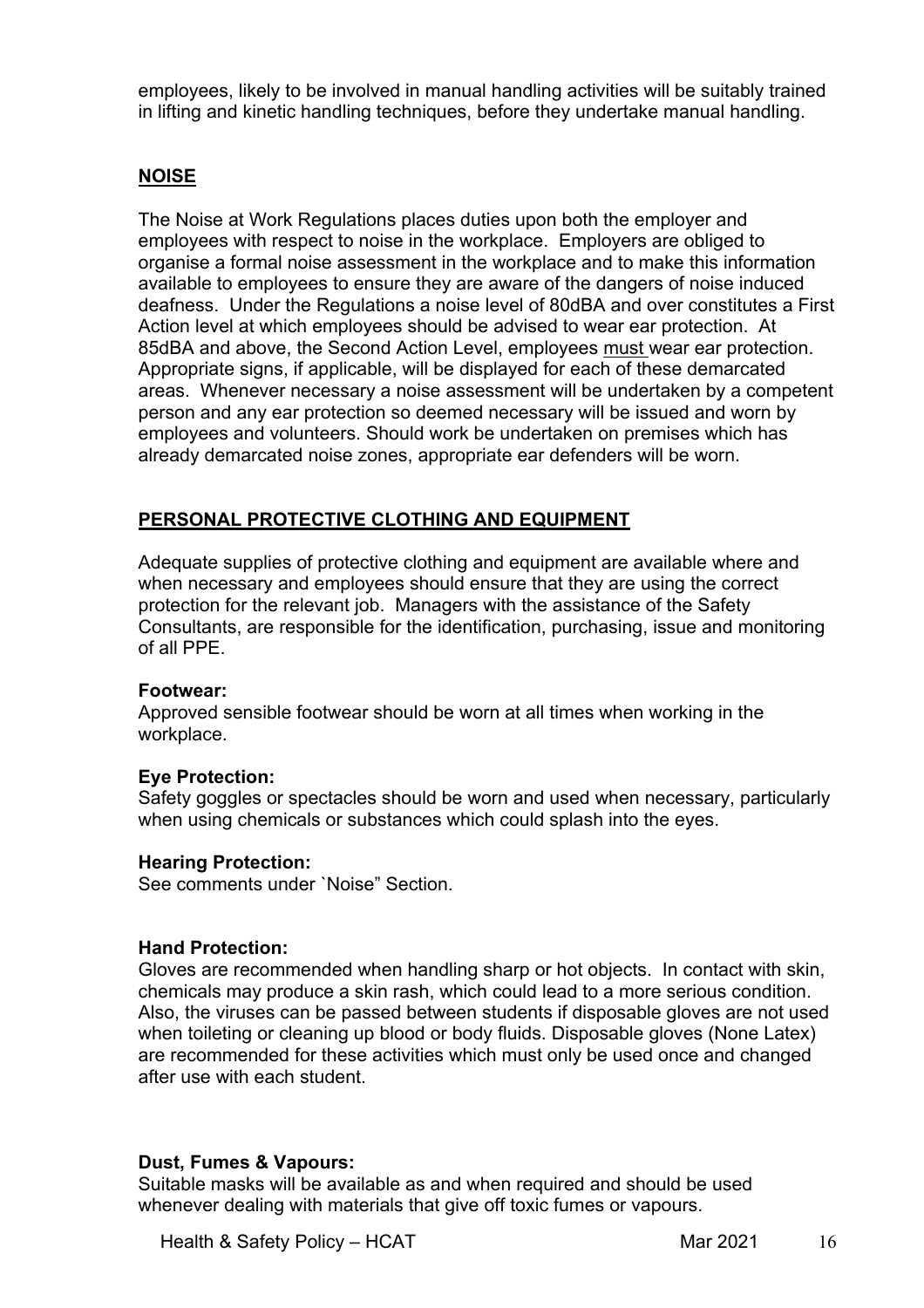## **General:**

For further guidance reference should generally be made to the Personal Protective Equipment at Work Regulations.

## **ASBESTOS**

HCAT are fully committed to ensuring the Health & Safety of all its employees and providing a safe working environment. In this respect the management will ensure that all its buildings and locations are free from Asbestos & Asbestos containing Materials so far as reasonably practicable.

Please refer to the Asbestos policy and survey for further guidance.

## **LEGIONELLA**

The procedure for HCAT is to control, prevent and minimise the risk from legionella, to provide and maintain safe and healthy working conditions, equipment and systems of work for all staff, pupils, contractors and visitors, and to provide such resources, information, training and supervision as needed for this purpose. Please refer to the Legionella policy and risk assessment for further guidance.

## **STRESS**

An employee's mental and physical health can be affected by a number of factors which may or may not be work-related. Work-related stress is a significant cause of illness and disease and is known to be linked with high levels of sickness absence, staff turnover and also with a negative impact on teams and the Trust. Please refer to the Stress policy for further guidance

## **RISK ASSESSMENT**

Legal requirements under the Management of Health and Safety at Work Regulations require the employer, under Regulation 3, to make a suitable and sufficient risk assessment of each and every workplace. Therefore, a list of all known hazards with significant risks is drawn up by either the Managers or their representative, a proper assessment undertaken and the findings recorded and made known to all employees and volunteers so that they are fully aware of them, for each and every job. Any necessary safe working procedures or actions necessary, as a result of the risk assessments, will be developed and followed through from the significant findings.

All schools have risk assessments in place for school activities that have been identified with a significant risk and those that are site specific (see list in Appendix 4). These are stored centrally in each school and overseen by the appointed person for health & safety. Risk assessments should be completed on the HCAT format (Appendix 4). As a minimum requirement the activities listed in Appendix 4 should have a risk assessment in place.

## **SAFE PLACES OF WORK**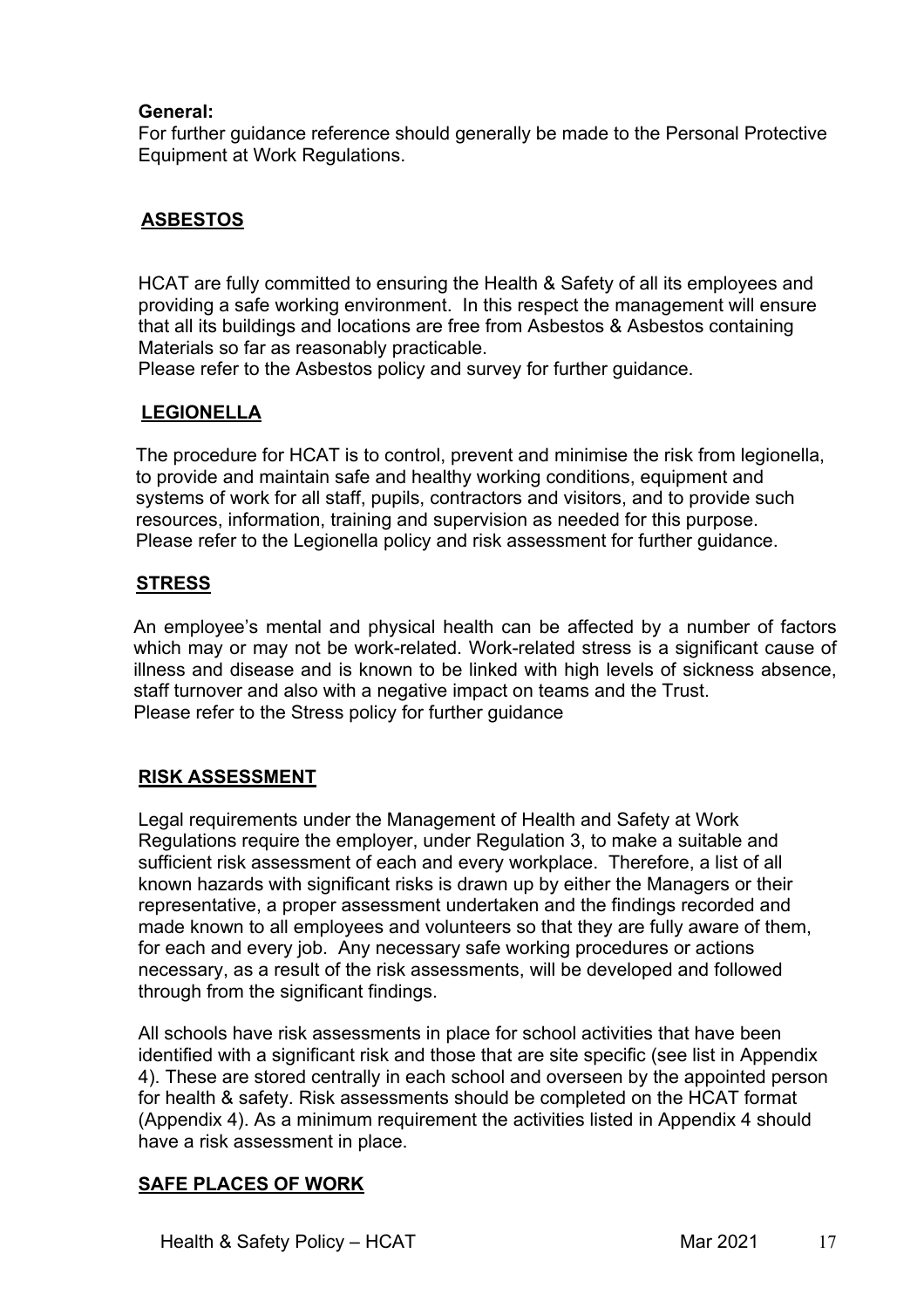The provision of a safe place of work, together with an acceptable working environment, is essential for better wellbeing and less risk to employees, volunteers and the students in their care. To this end, management will ensure that the following standards are maintained:

- a) Suitable and Sufficient lighting throughout the place of work
- b) Safe access/egress of workplaces
- c) Safe storage facilities
- d) Adequate working temperature
- e) Floors are in good order and not left slippery without warning
- f) Sufficient fresh air in enclosed workplaces- ventilation systems.
- g) Safe noise levels

## **SAFETY AUDITS & INSPECTIONS**

Regular safety audits & inspections are undertaken, on whichever site is being worked on, to ensure arrangements, already set out in this policy, are effectively being complied with and to highlight any areas where improvement might be necessary. This procedure should be on-going and undertaken on a regular basis.

## **SUB-CONTRACTORS AND VISITORS**

Before employing any sub-contractor the competency and resources of them should be established first by way of a questionnaire being sent out by the School Business Manager, who will ultimately be responsible for them, should they be employed by the Trust. The Trust is responsible for the safety of all visitors to any site they may be working on and of sub-contractors/consultants personnel working there and, subsequently, all known hazards should be identified to them. To ensure their safety all employees and volunteers of the Trust are requested to co-operate in the policies created for the safety of non-employees.

As a general rule visitors are not allowed on any site the Trust may be working on, unaccompanied.

## **TRAINING**

Training is vital and essential to a successful Trust, as well as being a legal requirement now under many Regulations. It is our intent to methodically and systematically assess on an on-going basis, our training needs and to improve performance by appropriate methods.

Our specific aim will be to ensure employees and volunteers are fully trained in the use of any equipment they may use and receive adequate training specific to their job. This includes any new equipment which may be bought, hired or used, in the course of our work. An example of good refresher training is by regular toolbox talks.

## **WORK EQUIPMENT**

All work equipment is inspected before use and monitored throughout a project by each Manager or their representative. Any maintenance or repair work necessary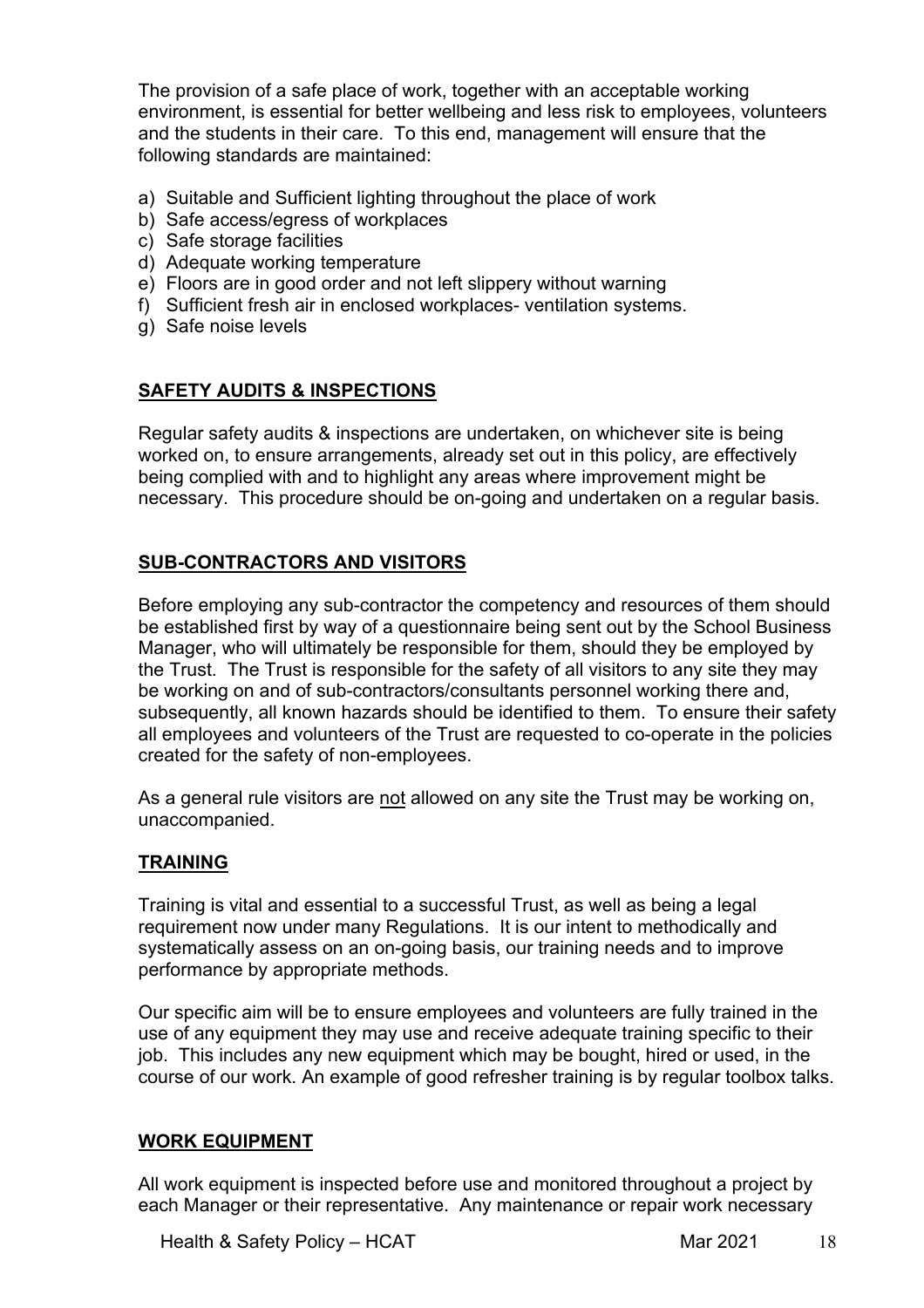will be undertaken at the earliest opportunity. All employees, volunteers and subcontractors/consultants working for the Trust will be trained in the safe handling and use of respective work equipment used at work, either by the Manager, their representative or a specialist brought in, i.e. equipment brought in from a hire Trust.

## **WORKING AT HEIGHT**

When working at a height a safe system of work must be put into operation to safeguard third parties, who may enter beneath the working area, as well as to ensure the safety of employees and volunteers.

We will follow the new working at height regulations and follow the Hierarchy of controls. However after considering these if it is still necessary to use ladders the following would apply.

The general recommendations for the use of ladders are:

- a) Always maintain the three point rule.
- b) Place ladders at a safe angle, one metre out for every four metres high.
- c) Support or tie so they cannot slip.
- d) Place feet of ladder on a secure and level base.
- e) Rest the top of the ladder against a solid surface not against guttering, or other narrow or plastic features.
- f) Have at least three rungs extending beyond a roof's edge if access is required onto a roof.
- g) Ensure longer extension ladders (Over 18 rungs) have an overlap of at least three rungs. Shorter ones (up to 18 rungs) need a minimum overlap of two.
- h) Ladders should be inspected on a regular basis for wear and tear and possible defects. A register should be kept of all ladders.
- i) Aluminium ladders should never be used near electrical equipment or supply.
- j) Ladders must not be painted or otherwise treated in such a way as to conceal defects.
- k) All ladders must be checked and a record maintained on each ladder.

Where access platforms and portable rigs are used these are the main considerations:

- I) Ensure wheels are locked correctly when rig is in use.
- ii) Ensure the working platform size is within the base dimension.
- iii) Outriggers are correctly located and locked in position with the wheels locked.
- iv) Care should be taken when moving the rig. All persons, equipment and materials must be removed from the platform and the rig moved by pushing or pulling at the base level.
- v) The height of the working platform must not exceed three times the smaller base dimension.
- vi) No rig should have a base dimension less than 4ft.
- vii) Working platforms must be provided with handrail and toe boards, and kept clear of materials whenever possible.
- viii) All persons using the equipment must be suitably trained in the use of the equipment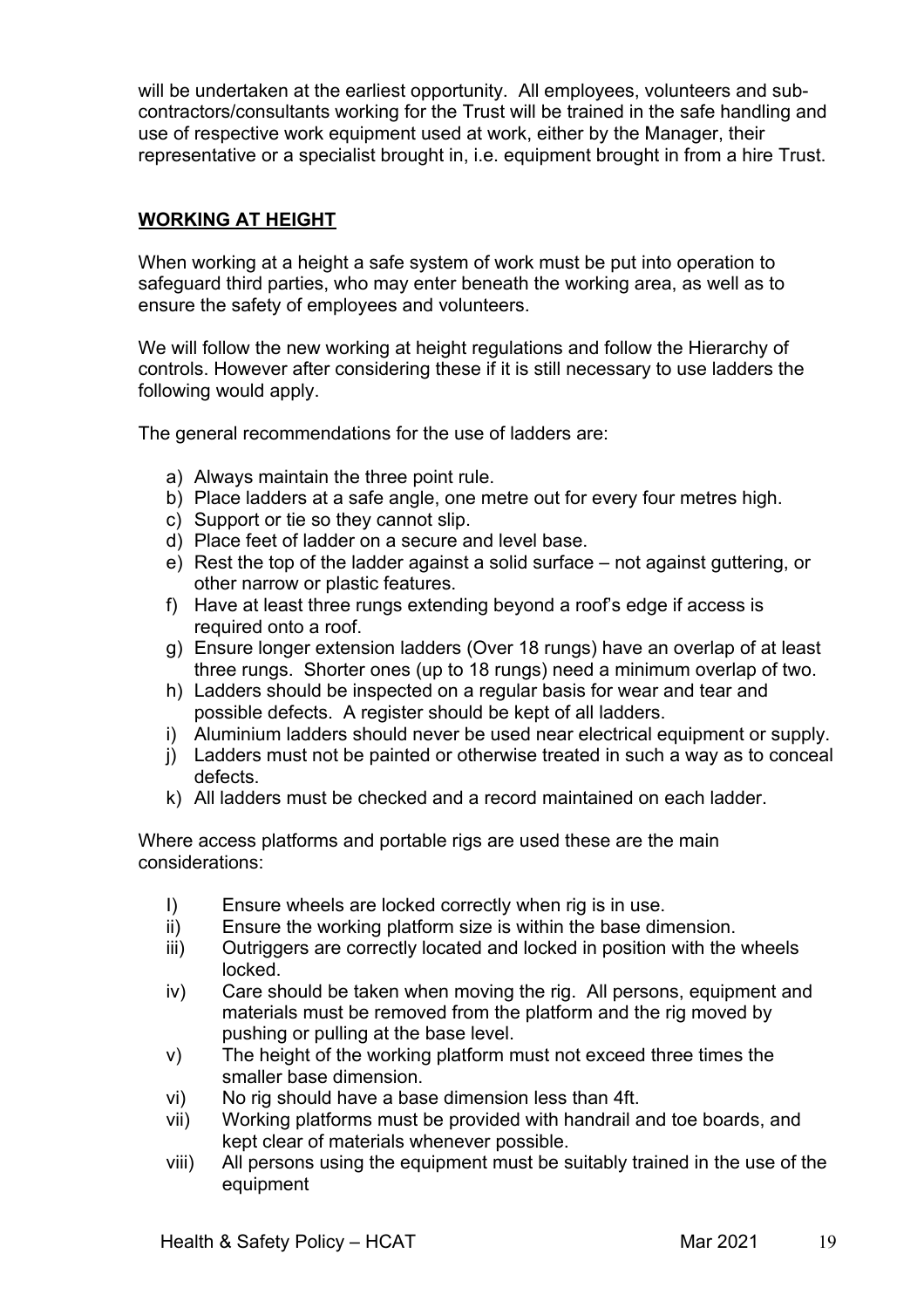Generally, roof work will only be carried out by a qualified personnel and, as such, will follow the general recommendations contained in the HSE Guidance publication HSG33, `Health and Safety in Roof Work'.

## **WORKMANSHIP STANDARDS**

It is a legal requirement, under the Health and Safety at Work etc. Act 1974, that all work undertaken has to be carried out in a competent and workmanlike manner to ensure the safety and health of all concerned.

## **WORKPLACE (HEALTH, SAFETY AND WELFARE)**

Several regulations have been introduced over the last few years which relate to ensuring the health, safety and welfare of all employees, and those persons not directly in the direct employ of the employer. The Workplace (Health, Safety and Welfare) Regulations, Construction (Design and Management) Regulations 2015 (CDM)and the Provision and Use of Work Equipment Regulations all relate to health, safety and welfare provisions for employees, contractors and visitors. Arrangements such as safe places of work; falls; fragile materials; falling objects; stability of structures; demolition work; excavations; traffic routes; vehicles; the prevention of risk from fires; ladders; control stations; isolation procedures; emergency routes and exits; emergency procedures; welfare facilities; temperature and weather protection; lighting; and equipment, are just some of the areas and activities which need to be examined and assessed. Managers are generally the nominated, competent person to undertake these assessments but they may, from time to time, require assistance of the Health and Safety Consultant. When employees/volunteers are working away from base they will adopt the welfare facilities at the working site, or agreed joint welfare facilities (Shared Welfare) will be agreed, either with the Client or the Premises owner.

## **YOUNG PERSONS**

Young person are defined as any person who has not attained eighteen years of age.

In compliance with legislation, notably the Management of Health and Safety at Work Regulations, employers of young persons are obliged to give relevant information to the parents of a child they intend to employ, i.e. the risks to their health and safety, identified by a work assessment; the intended preventative measures; and the risks involved need to be identified. Furthermore, an employer should not employ a young person unless he has made or reviewed an assessment, relative to the risks to the health and safety of young persons. Account should be made of the inexperience; lack of awareness of risks; and the immaturity of young persons.

This Trust undertakes appropriate compliance with legislation when employing young persons. Persons under school leaving age require even more stringent procedures to be adopted involving the parents or guardians of the young persons.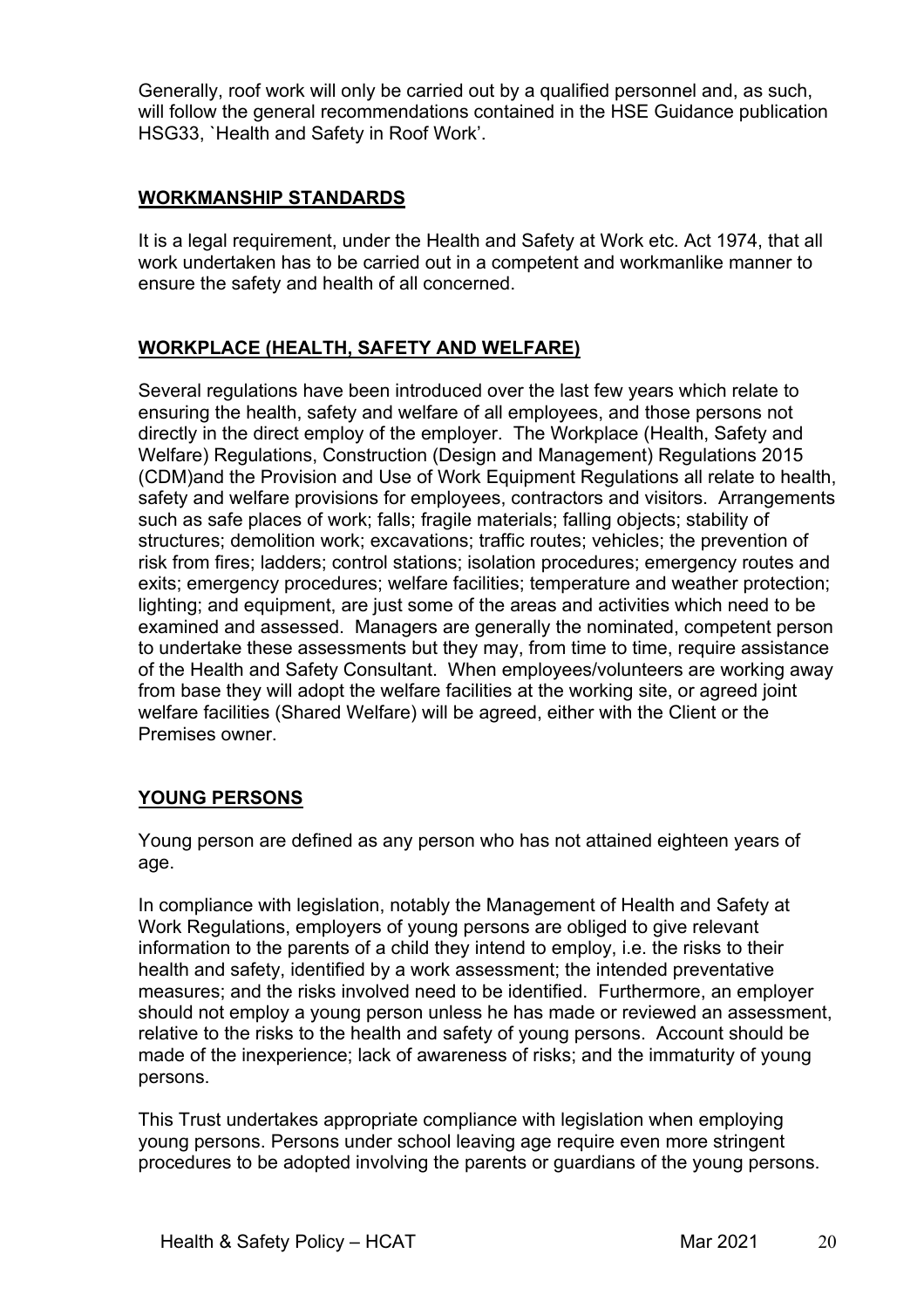## **GROSS MISCONDUCT**

#### RULES COVERING GROSS MISCONDUCT

An employee/volunteer may be liable to summary dismissal if he/she is found to have acted in any of the following ways:

- 1. A serious or wilful breach of the Safety Rules
- 2. Unauthorised removal or interference with any guard or protective device
- 3. Unauthorised operation of any item of machinery, plant or equipment
- 4. Unauthorised removal of any item of first aid equipment
- 5. Wilful damage or misuse of or interference with any item provided in the interests of health and safety or welfare at work.
- 6. Unauthorised removal or defacing of any label, sign or warning device.
- 7. Misuse of chemicals, flammable or hazardous substances or toxic materials.
- 8. Smoking in any designated `No Smoking Area'
- 9. Smoking whilst handling flammable substances.
- 10.Horseplay or practical jokes which could cause accidents.
- 11.Making false statements or in any way deliberately interfering with evidence following an accident or dangerous occurrence.
- 12.Misuse of compressed air, pneumatic, hydraulic or electrical equipment.
- 13.Dangerously overloading any item of lifting equipment.
- 14.Overloading or misuse of any vehicles.
- 15.Being incapable of work whilst under the influence of drink and/or drugs.
- 16.Refusal to obey any reasonable instruction.

#### **ENVIRONMENTAL POLICY STATEMENT**

The Trust believes that businesses are responsible for achieving good environmental practice and operating in a sustainable manner.

 We are therefore committed to reducing our environmental impact and continually improving and operating methods.

 It is our priority to encourage our customers, suppliers and all business associates to do the same. Not only is this sound commercial sense for all; it is also a matter of delivering on our duty of care towards future generations.

Our policy is to

- Wholly support and comply with or exceed the requirements of current environmental legislation and codes of practice.
- Minimise our waste and then reuse or recycle as much of it as possible.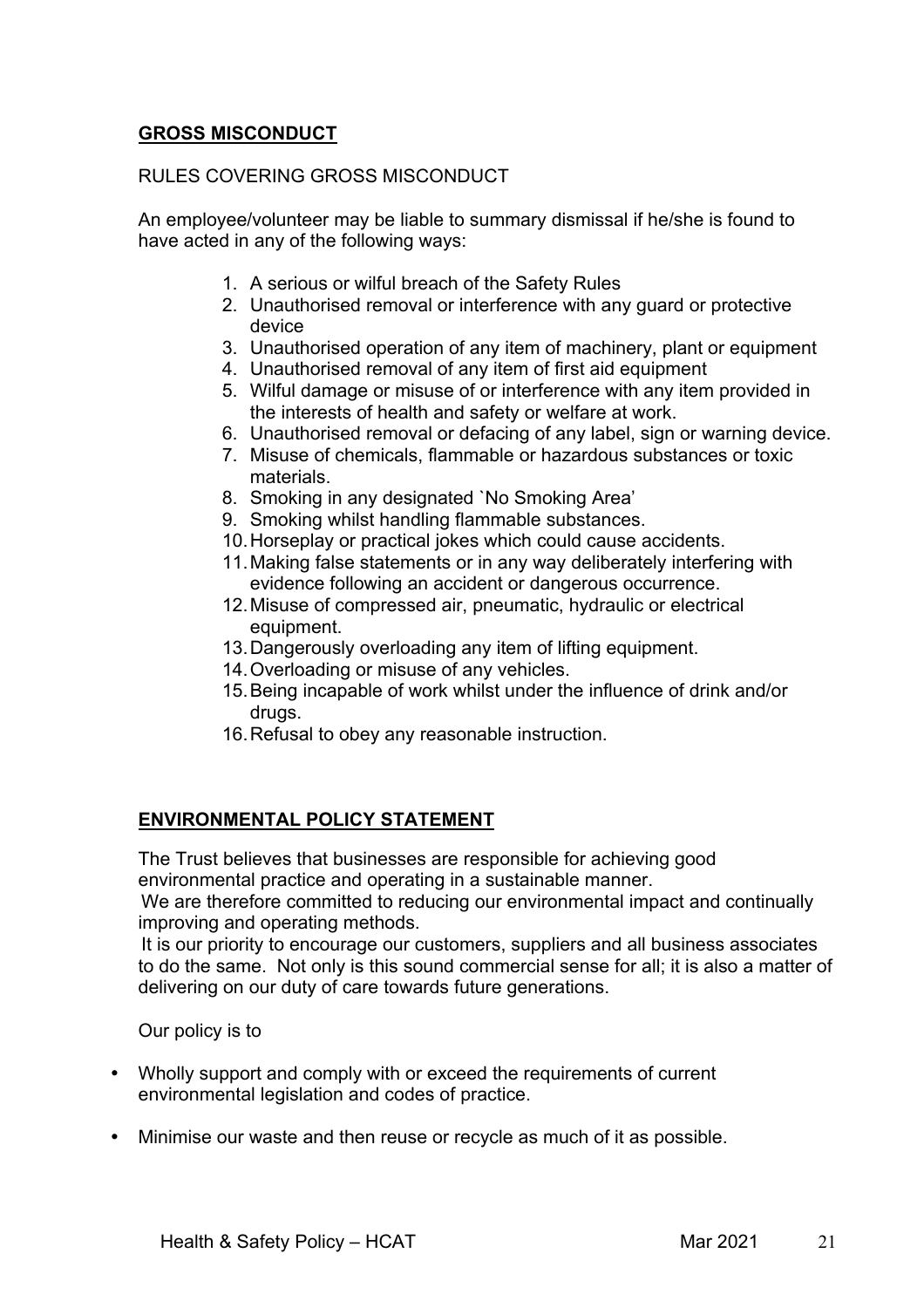- Minimise energy and water usage in our buildings, vehicles and processes in order to conserve supplies, and minimise our consumption of natural resources, especially where they are non-renewable.
- Operate and maintain Trust vehicles with due regard to environmental issues as far as reasonably practical and encourage the use of alternative means of transport and car sharing as appropriate.
- Apply the principles of continuous improvement in respect of air, water, noise and light pollution from our premises and reduce any impacts from our operations on the environment and local community.
- As far as possible purchase products and services that do the least damage to the environment and encourage others to do the same.
- Assess the environmental impact of any new processes or products we intend to introduce in advance.
- Ensure that all employees understand our environmental policy and confirm to the high standards it required.
- Address complaints about any breach of our Environmental Policy promptly and to the satisfaction of all concerned.
- Update, our Environmental Policy annually in consultation with staff, associates and customers.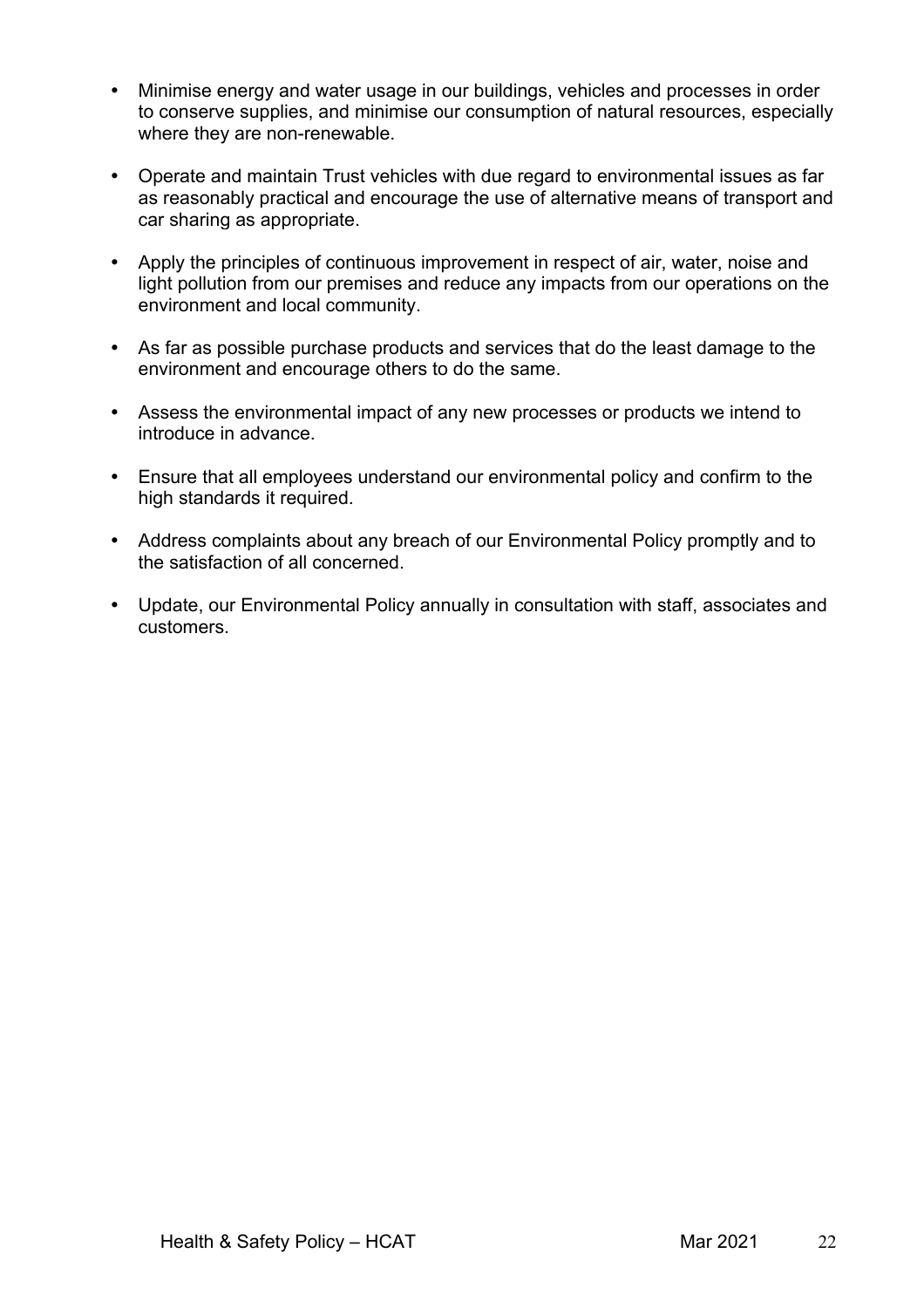#### **TRUST STRUCTURE Hull Collaborative Academy Trust**

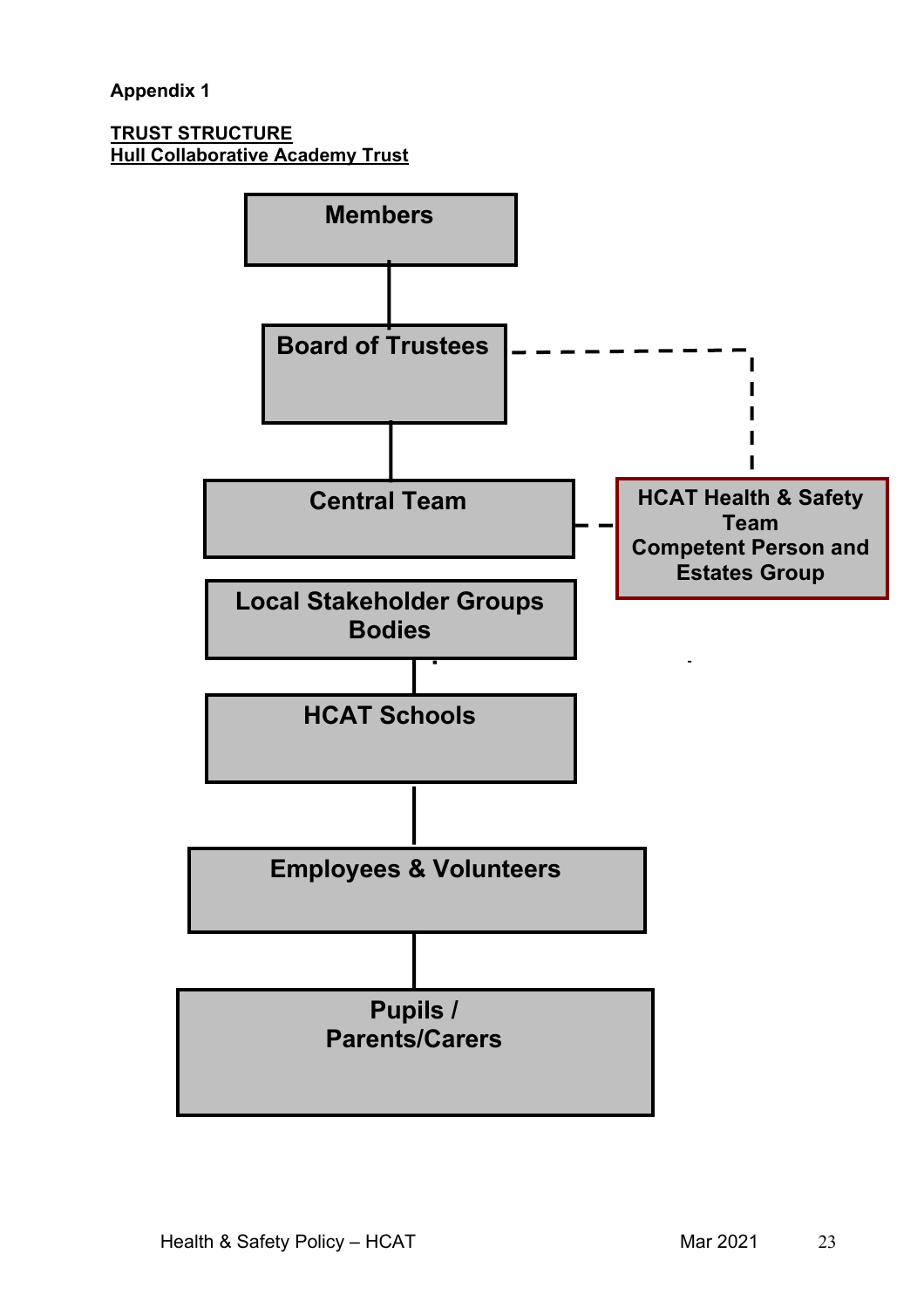## **Appendix 2**

## **HEALTH AND SAFETY CONTACT DETAILS**

| <b>HCAT HR LEAD</b>                                               |                                                      |
|-------------------------------------------------------------------|------------------------------------------------------|
| Suzanne Wilson                                                    |                                                      |
| Email Suzanne.wilson@hcat.org.uk                                  |                                                      |
| <b>Telephone Contact</b>                                          |                                                      |
| c/o The Marvell College                                           |                                                      |
| <b>Barham Road</b>                                                |                                                      |
| Hull                                                              |                                                      |
| HU9 4EE                                                           |                                                      |
| <b>Stallard Kane associates</b>                                   | <b>Competent Person</b>                              |
| 9 Lord St,                                                        | <b>Mark Dobson</b>                                   |
| Gainsborough                                                      | <b>SHE/Operations Director</b>                       |
| <b>DN21 2DD</b>                                                   | <b>Hull Building Safety Group</b>                    |
| 01427 678660                                                      |                                                      |
|                                                                   | Mobile: 07977458217                                  |
|                                                                   | mailto:mark.dobson@hbsg.co.uk                        |
| Health and Safety Executive (HSE)                                 | <b>Employment Medical Advisory Service</b><br>(EMAS) |
| <b>Foundry House</b>                                              |                                                      |
| 3 Millsands                                                       | <b>Foundry House</b>                                 |
| <b>Riverside Exchange</b>                                         | 3 Millsands                                          |
| Sheffield                                                         | <b>Riverside Exchange</b>                            |
| <b>S3 8NH</b>                                                     | Sheffield                                            |
|                                                                   | <b>S3 8NH</b>                                        |
| Telephone: 0300 003 1747                                          |                                                      |
|                                                                   | Telephone: 0300 003 1747                             |
| https://www.hse.gov.uk/contact/contact.htm#report-an-<br>incident |                                                      |
|                                                                   |                                                      |

#### **Reporting of Injuries, Diseases and Dangerous Occurrences Regulations 2013( RIDDOR)**

**Employers, the self-employed and those in control of premises must report specified workplace incidents** (work-related deaths, major injuries or over-three-day injuries, work related diseases, and dangerous occurrences (near miss accidents)).

#### On Line at: http://www.hse.gov.uk/riddor/index.htm

#### **Telephone**

All incidents can be reported online but a telephone service remains **for reporting fatal and major injuries only** - call the Incident Contact Centre on 0845 300 9923 (opening hours Monday to Friday 8.30 am to 5.00 pm).

#### **Reporting out of hours**

The HSE and local authority enforcement officers **are not an emergency service**. More information on when, and how, to report very serious or dangerous incidents, can be found by visiting the HSE out of hours webpage. If you want to report less serious incidents out of normal working hours, you can always complete an online form.

Health & Safety Policy – HCAT Mar 2021 24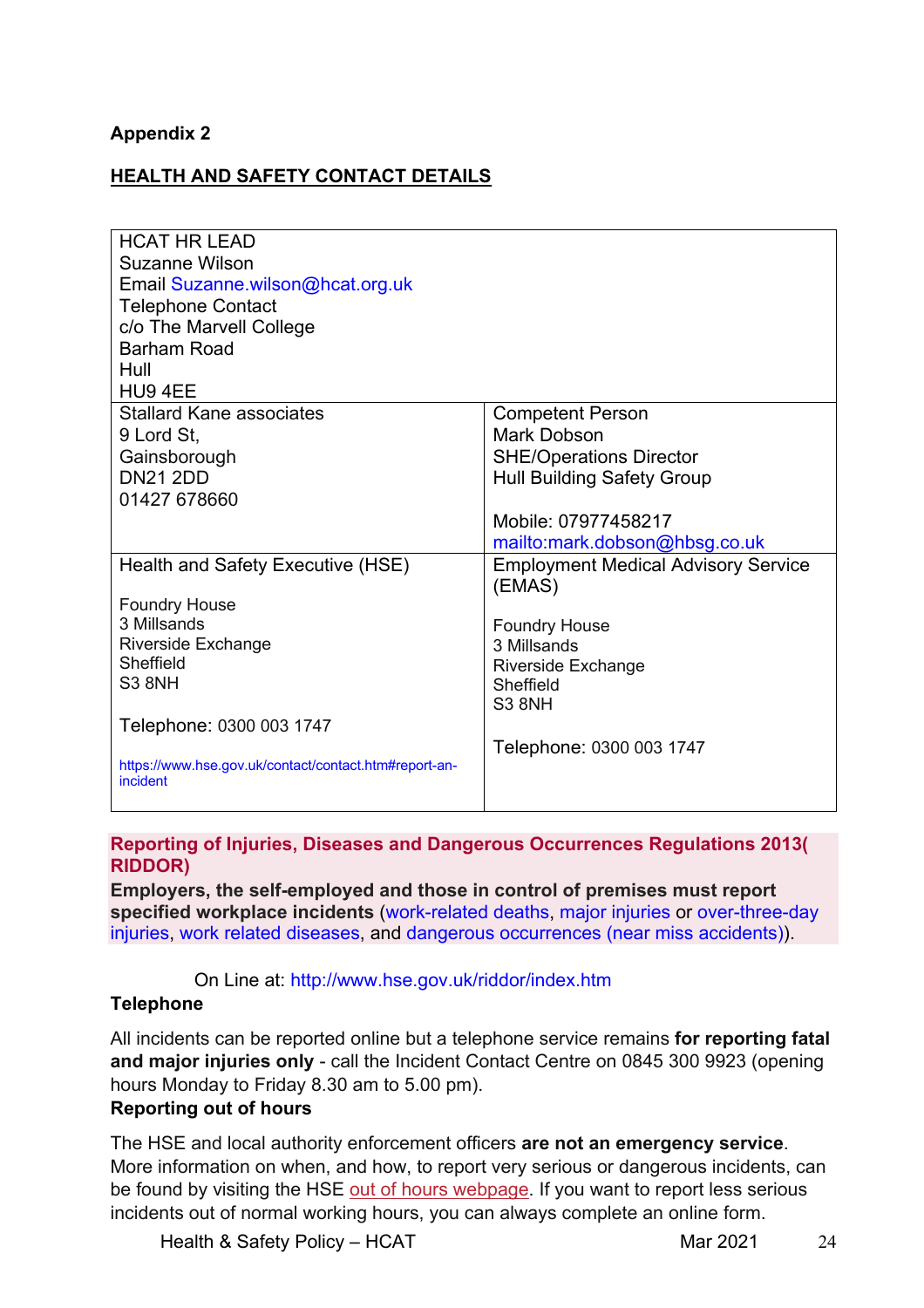| Appendix 3- Example only see appendix 3 word document.<br>Keep in secure place if sensitive staff and pupil information recorded |                                         |
|----------------------------------------------------------------------------------------------------------------------------------|-----------------------------------------|
|                                                                                                                                  |                                         |
| <b>Appointed person:</b><br>First Aiders (including qualification i.e. paediatric etc.)                                          |                                         |
|                                                                                                                                  |                                         |
|                                                                                                                                  |                                         |
|                                                                                                                                  |                                         |
| The First Aid box is located in                                                                                                  |                                         |
|                                                                                                                                  |                                         |
| <b>Fire Wardens</b>                                                                                                              |                                         |
|                                                                                                                                  |                                         |
|                                                                                                                                  |                                         |
|                                                                                                                                  |                                         |
| The Fire Assembly point                                                                                                          |                                         |
|                                                                                                                                  |                                         |
|                                                                                                                                  |                                         |
| The appointed Safeguarding Lead is                                                                                               |                                         |
|                                                                                                                                  |                                         |
|                                                                                                                                  |                                         |
| Appointed person in charge of medical needs is                                                                                   |                                         |
| List of Pupils with severe medical needs are:                                                                                    | List of Staff with severe medical needs |
| are:                                                                                                                             |                                         |
|                                                                                                                                  |                                         |
|                                                                                                                                  |                                         |
|                                                                                                                                  |                                         |
| Health & Safety Policy - HCAT                                                                                                    | Mar 2021<br>25                          |